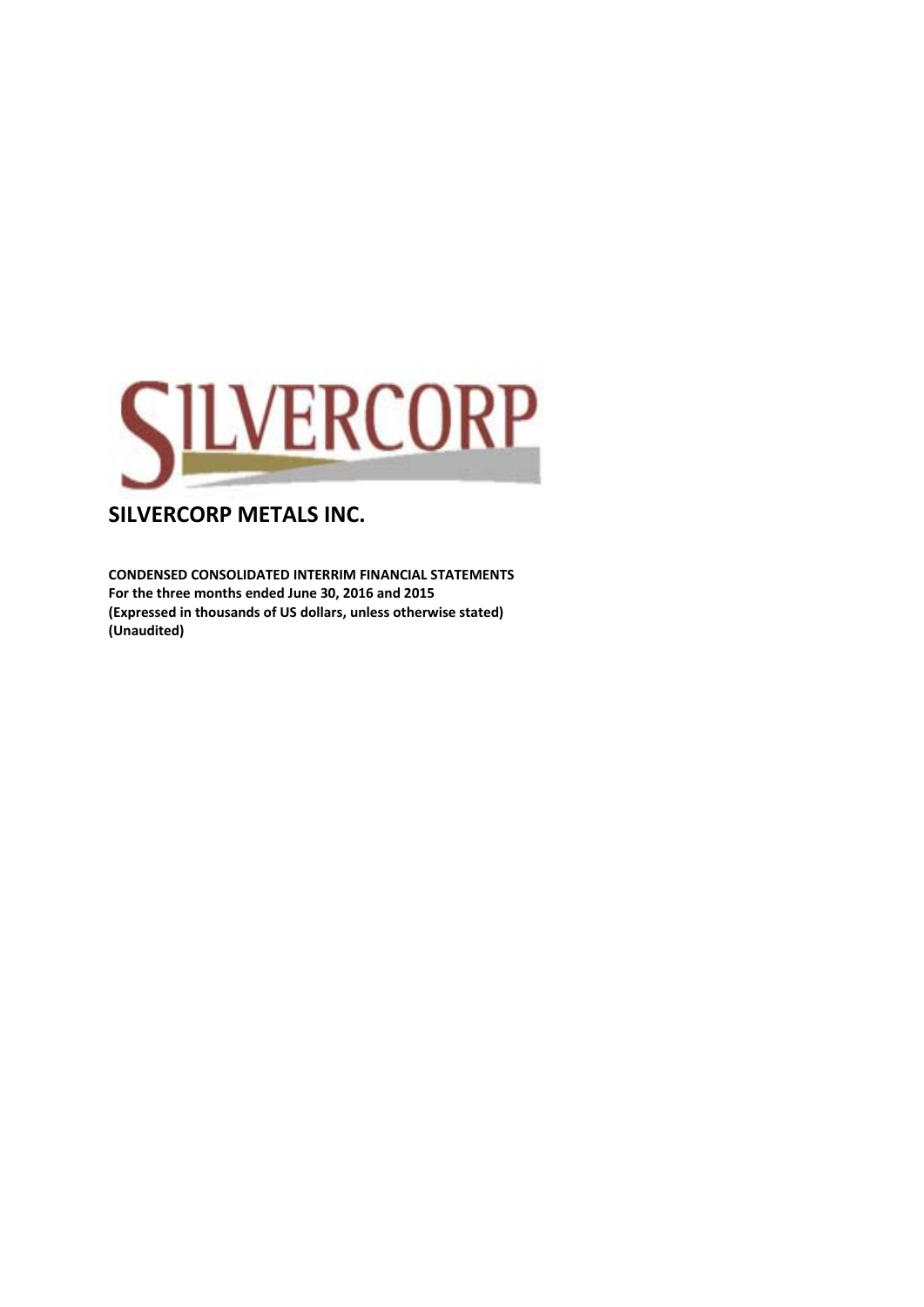#### **Notice to Readers of the Unaudited Condensed Consolidated Interim Financial Statements For the three months ended June 30, 2016**

The unaudited condensed consolidated interim financial statements of Silvercorp Metals Inc. (the "Company") for the three months ended June 30, 2016 (the "Financial Statements") have been prepared by management and have not been reviewed by the Company's independent auditors. The Financial Statements should be read in conjunction with the Company's audited financial statements for the year ended March 31, 2016 which are available at the SEDAR website at www.sedar.com. The Financial Statements are stated in terms of US dollars and are prepared in accordance with International Financial Reporting Standards.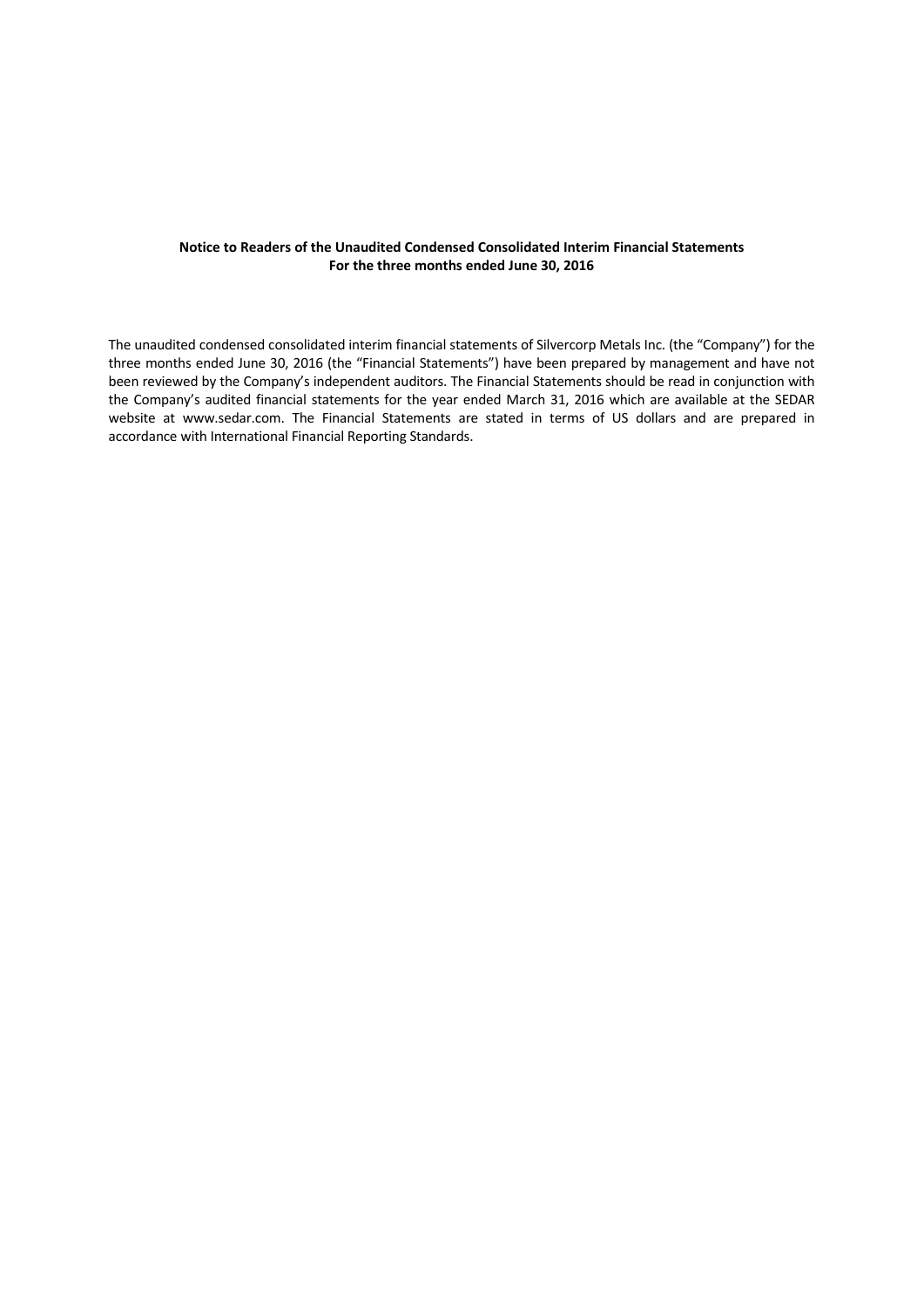### **Condensed Consolidated Interim Statements of Financial Position**

*(Unaudited) (Expressed in thousands of U.S. dollars)*

|                                                                 |              | As at June 30,   | As at March 31,  |
|-----------------------------------------------------------------|--------------|------------------|------------------|
|                                                                 | <b>Notes</b> | 2016             | 2016             |
| <b>ASSETS</b>                                                   |              |                  |                  |
| <b>Current Assets</b>                                           |              |                  |                  |
| Cash and cash equivalents                                       | 21           | \$<br>49,602     | \$<br>41,963     |
| Short-term investments                                          |              | 23,793           | 19,999           |
| Trade and other receivables                                     |              | 2,091            | 2,041            |
| Inventories                                                     |              | 9,390            | 8,857            |
| Due from related parties                                        | 12           | 5                | 103              |
| Income tax receivable                                           |              |                  | 394              |
| Prepaids and deposits                                           |              | 4,509            | 3,960            |
|                                                                 |              | 89,390           | 77,317           |
|                                                                 |              |                  |                  |
| <b>Non-current Assets</b>                                       |              |                  |                  |
| Long-term prepaids and deposits                                 |              | 1,594            | 1,856            |
| Reclamation deposits                                            |              | 2,612            | 2,301            |
| Investment in an associate                                      | 3            | 3,117            | 3,133            |
| Other investments                                               | 4            | 466              | 287              |
| Plant and equipment                                             | 5            | 68,666           | 71,045           |
| Mineral rights and properties                                   | 6            | 211,384          | 216,080          |
| <b>TOTAL ASSETS</b>                                             |              | \$<br>377,229    | \$<br>372,019    |
| <b>LIABILITIES AND EQUITY</b>                                   |              |                  |                  |
| <b>Current Liabilities</b>                                      |              |                  |                  |
| Accounts payable and accrued liabilities                        |              | \$<br>30,539     | \$<br>27,457     |
| Bank loan                                                       | 8            | 4,518            | 4,657            |
| Mine right fee payable                                          | 7            | 3,895            | 3,970            |
| Deposits received                                               |              | 7,539            | 5,849            |
| Income tax payable                                              |              | 406              |                  |
| Due to related parties                                          | 12           |                  | 179              |
|                                                                 |              | 46,897           | 42,112           |
| <b>Non-current Liabilities</b>                                  |              |                  |                  |
| Mine right fee payable                                          | 7            | 5,687            | 5,796            |
|                                                                 |              |                  |                  |
| Deferred income tax liabilities<br>Environmental rehabilitation |              | 24,588<br>14,005 | 23,224<br>14,328 |
| <b>Total Liabilities</b>                                        |              | 91,177           | 85,460           |
|                                                                 |              |                  |                  |
| Equity                                                          |              |                  |                  |
| Share capital                                                   | 9            | 231,220          | 230,933          |
| Share option reserve                                            |              | 12,799           | 12,628           |
| Reserves                                                        |              | 25,409           | 25,409           |
| Accumulated other comprehensive loss                            | 10           | (42, 117)        | (35,994)         |
| Retained earnings                                               |              | 5,236            | 562              |
| Total equity attributable to the equity holders of the Company  |              | 232,547          | 233,538          |
| <b>Non-controlling interests</b>                                | 11           | 53,505           | 53,021           |
| <b>Total Equity</b>                                             |              | 286,052          | 286,559          |
|                                                                 |              |                  |                  |
| <b>TOTAL LIABILITIES AND EQUITY</b>                             |              | \$<br>377,229    | \$<br>372,019    |
| <b>Commitments and contingencies</b>                            | 20           |                  |                  |
| Approved on behalf of the Board:                                |              |                  |                  |
| (Signed) David Kong                                             |              |                  |                  |
| Director                                                        |              |                  |                  |
|                                                                 |              |                  |                  |
| (Signed) Rui Feng                                               |              |                  |                  |
| Director                                                        |              |                  |                  |

See accompanying notes to the condensed consolidated interim financial statements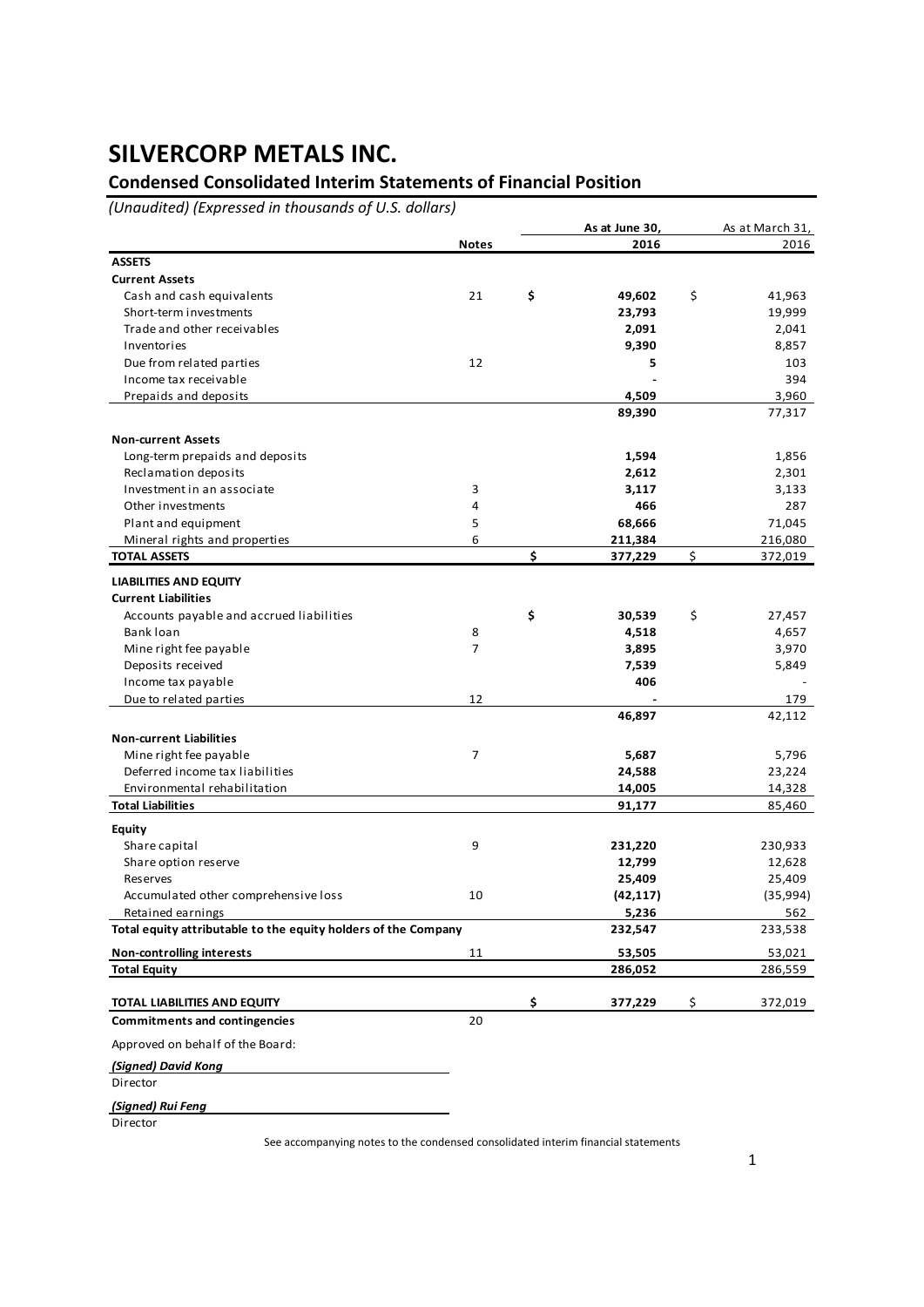### **Condensed Consolidated Interim Statements of Income**

*(Unaudited)(Expressed in thousands of U.S. dollars, except numbers for share and per share figures)*

|                                                                      |              |    |                       | Three Months Ended June 30, |  |  |  |
|----------------------------------------------------------------------|--------------|----|-----------------------|-----------------------------|--|--|--|
|                                                                      | <b>Notes</b> |    | 2016                  | 2015                        |  |  |  |
|                                                                      |              |    |                       |                             |  |  |  |
| <b>Sales</b>                                                         | 19(c)        | \$ | 35,271 \$             | 32,220                      |  |  |  |
| Cost of sales                                                        | 13           |    | 19,527                | 20,764                      |  |  |  |
| <b>Gross profit</b>                                                  |              |    | 15,744                | 11,456                      |  |  |  |
| General and administrative                                           | 14           |    | 4,385                 | 5,344                       |  |  |  |
| Government fees and other taxes                                      | 15           |    | 1,695                 | 1,349                       |  |  |  |
| Foreign exchange loss                                                |              |    | 123                   | 587                         |  |  |  |
| Loss on disposal of plant and equipment                              | 5            |    | 264                   | $\overline{7}$              |  |  |  |
| Share of (gain) loss in associate                                    | 3            |    | (17)                  | 78                          |  |  |  |
| Impairment of plant and equipment and mineral rights and properties  | 6            |    | 181                   |                             |  |  |  |
| Other (income) expense                                               |              |    | (40)                  | 10                          |  |  |  |
| Income from operations                                               |              |    | 9,153                 | 4,081                       |  |  |  |
| Finance income                                                       | 16           |    | 431                   | 277                         |  |  |  |
| Finance costs                                                        | 16           |    | (264)                 | (332)                       |  |  |  |
| Income before income taxes                                           |              |    | 9,320                 | 4,026                       |  |  |  |
| Income tax expense                                                   | 17           |    | 2,800                 | 255                         |  |  |  |
| Net income                                                           |              | \$ | $6,520$ \$            | 3,771                       |  |  |  |
| Attributable to:                                                     |              |    |                       |                             |  |  |  |
| Equity holders of the Company                                        |              | \$ | 4,674 \$              | 2,296                       |  |  |  |
| Non-controlling interests                                            | 11           |    | 1,846                 | 1,475                       |  |  |  |
|                                                                      |              | \$ | $6,520$ \$            | 3,771                       |  |  |  |
| Earnings per share attributable to the equity holders of the Company |              |    |                       |                             |  |  |  |
| Basic earnings per share                                             |              | \$ | 0.03<br>Ŝ.            | 0.01                        |  |  |  |
| Diluted earnings per share                                           |              | \$ | $0.03 \quad \text{S}$ | 0.01                        |  |  |  |
| Weighted Average Number of Shares Outstanding - Basic                |              |    | 166,939,465           | 170,883,808                 |  |  |  |
| Weighted Average Number of Shares Outstanding - Diluted              |              |    | 169,819,527           | 170,883,808                 |  |  |  |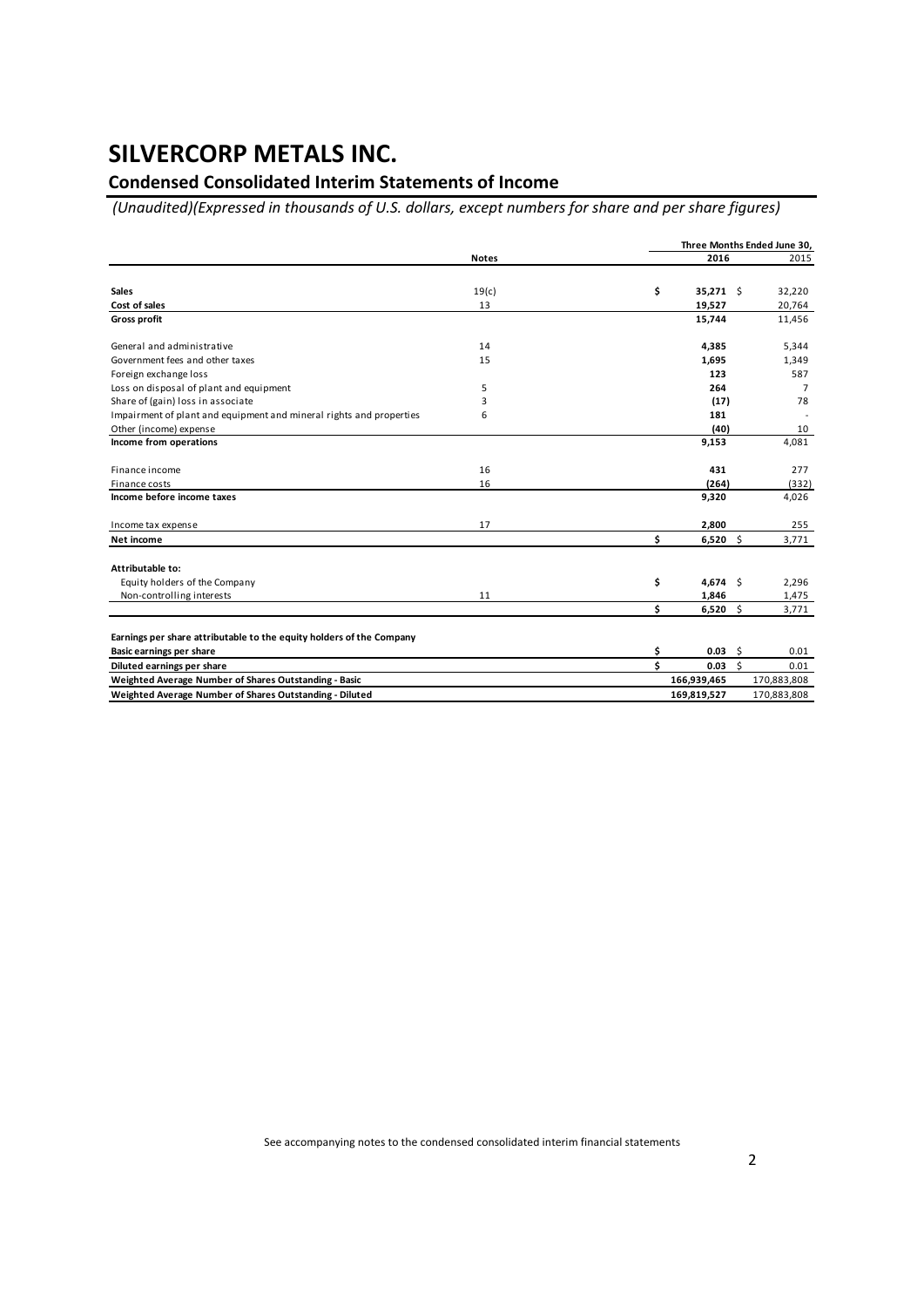### **Condensed Consolidated Interim Statements of Comprehensive Income**

*(Unaudited) (Expressed in thousands of U.S. dollars)*

|                                                                                      |              |    | Three Months Ended June 30, |       |  |  |  |  |
|--------------------------------------------------------------------------------------|--------------|----|-----------------------------|-------|--|--|--|--|
|                                                                                      | <b>Notes</b> |    | 2016                        | 2015  |  |  |  |  |
| Net income                                                                           |              | \$ | $6,520$ \$                  | 3.771 |  |  |  |  |
| Other comprehensive (loss) income, net of taxes:                                     |              |    |                             |       |  |  |  |  |
| Items that may subsequently be reclassified to net income or loss:                   |              |    |                             |       |  |  |  |  |
| Currency translation adjustment, net of tax of \$nil                                 |              |    | (7,642)                     | 850   |  |  |  |  |
| Share of other comprehensive loss in associate                                       | 3            |    | (24)                        |       |  |  |  |  |
| Items that will not subsequently be reclassified to net income or loss:              |              |    |                             |       |  |  |  |  |
| Change in fair value on equity investments designated as FVTOCI, net of tax of \$nil | 4            |    | 181                         | (386) |  |  |  |  |
| Other comprehensive (loss) income, net of taxes                                      |              | \$ | $(7,485)$ \$                | 464   |  |  |  |  |
| Attributable to:                                                                     |              |    |                             |       |  |  |  |  |
| Equity holders of the Company                                                        |              | \$ | $(6, 123)$ \$               | 408   |  |  |  |  |
| Non-controlling interests                                                            | 11           |    | (1, 362)                    | 56    |  |  |  |  |
|                                                                                      |              |    | $(7,485)$ \$                | 464   |  |  |  |  |
| Total comprehensive (loss) income, net of taxes                                      |              | Ś  | $(965)$ \$                  | 4,235 |  |  |  |  |
| Attributable to:                                                                     |              |    |                             |       |  |  |  |  |
| Equity holders of the Company                                                        |              | \$ | $(1,449)$ \$                | 2,704 |  |  |  |  |
|                                                                                      |              |    |                             |       |  |  |  |  |
| Non-controlling interests                                                            |              |    | 484                         | 1,531 |  |  |  |  |
|                                                                                      |              |    | $(965)$ \$                  | 4,235 |  |  |  |  |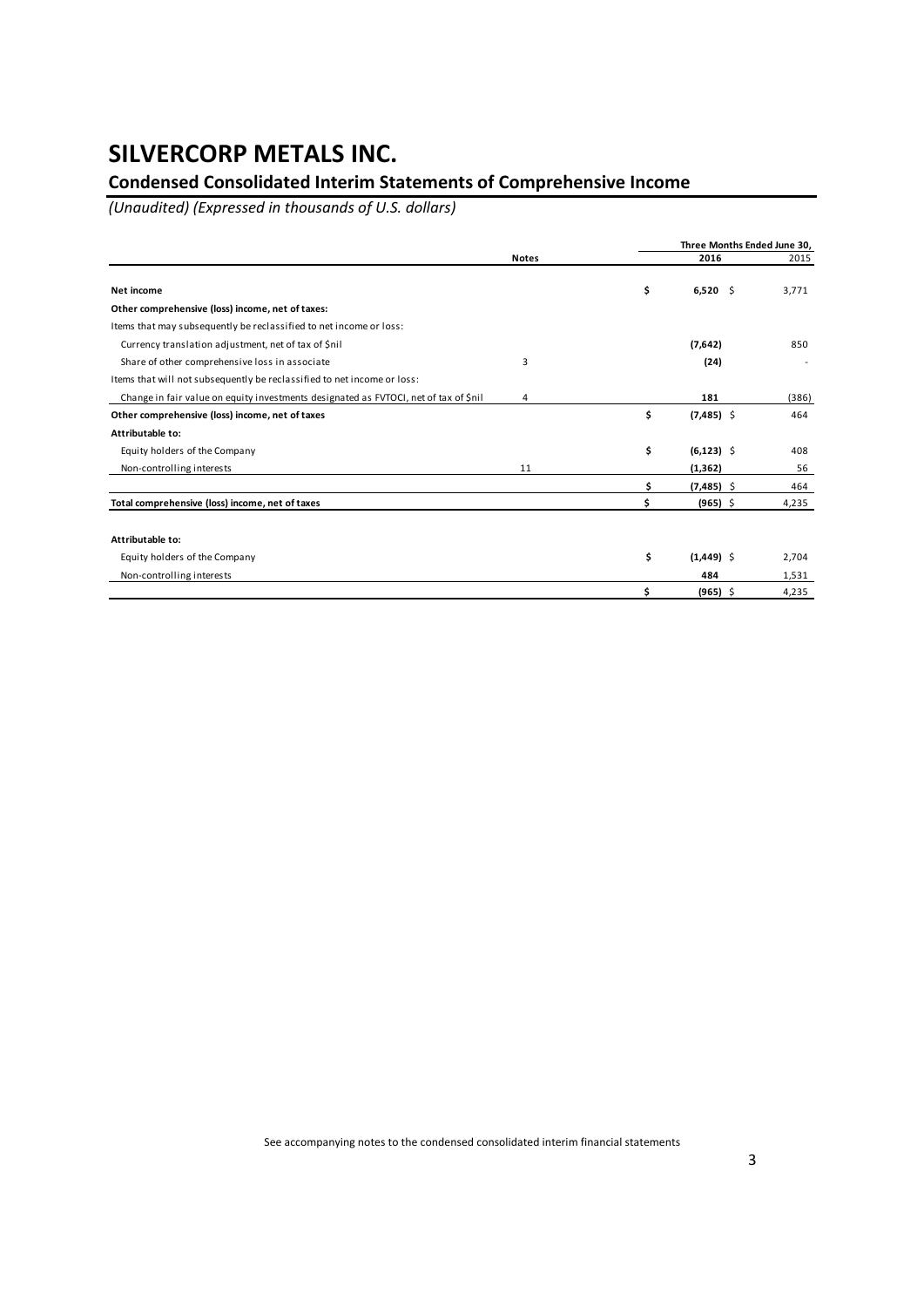### **Condensed Consolidated Interim Statements of Cash Flows**

*(Unaudited) (Expressed in thousands of U.S. dollars)*

|                                                                     |              | Three Months Ended June 30, |                |  |  |  |  |
|---------------------------------------------------------------------|--------------|-----------------------------|----------------|--|--|--|--|
|                                                                     | <b>Notes</b> | 2016                        | 2015           |  |  |  |  |
| Cash provided by                                                    |              |                             |                |  |  |  |  |
| <b>Operating activities</b>                                         |              |                             |                |  |  |  |  |
| Net income                                                          |              | \$<br>$6,520$ \$            | 3,771          |  |  |  |  |
| Add (deduct) items not affecting cash:                              |              |                             |                |  |  |  |  |
| Unwinding of discount of environmental rehabilitation               |              | 105                         | 124            |  |  |  |  |
| Depreciation, amortization and depletion                            | 13, 14       | 5,320                       | 4,977          |  |  |  |  |
| Share of (gain) loss in associate                                   | 3            | (17)                        | 78             |  |  |  |  |
| Impairment of plant and equipment and mineral rights and properties | 6            | 181                         |                |  |  |  |  |
| Income tax expense                                                  |              | 2,800                       | 255            |  |  |  |  |
| Finance income                                                      | 16           | (431)                       | (277)          |  |  |  |  |
| Loss on disposal of plant and equipment                             | 5            | 264                         | $\overline{7}$ |  |  |  |  |
| Share-based compensation                                            |              | 243                         | 165            |  |  |  |  |
| Income taxes recovered (paid)                                       |              | 91                          | (359)          |  |  |  |  |
| Interest received                                                   |              | 431                         | 277            |  |  |  |  |
| Interest paid                                                       |              | (51)                        |                |  |  |  |  |
| Changes in non-cash operating working capital                       | 21           | 4,726                       | 4,302          |  |  |  |  |
| Net cash provided by operating activities                           |              | 20,182                      | 13,320         |  |  |  |  |
| <b>Investing activities</b>                                         |              |                             |                |  |  |  |  |
| Mineral rights and properties                                       |              |                             |                |  |  |  |  |
| Capital expenditures                                                |              | (5,020)                     | (7, 366)       |  |  |  |  |
| Plant and equipment                                                 |              |                             |                |  |  |  |  |
| Additions                                                           |              | (2,384)                     | (718)          |  |  |  |  |
| Proceeds on disposals                                               | 5            | 17                          | 5              |  |  |  |  |
| Reclamation deposit paid                                            |              | (385)                       | (9)            |  |  |  |  |
| Net (purchases) redemptions of short-term investments               |              | (3,981)                     | 49             |  |  |  |  |
| Net cash used in investing activities                               |              | (11,753)                    | (8,039)        |  |  |  |  |
| <b>Financing activities</b>                                         |              |                             |                |  |  |  |  |
| Cash dividends distributed                                          |              |                             | (685)          |  |  |  |  |
| Proceeds from issuance of common shares                             |              | 215                         |                |  |  |  |  |
| Net cash provided by (used in) financing activities                 |              | 215                         | (685)          |  |  |  |  |
| Effect of exchange rate changes on cash and cash equivalents        |              | (1,005)                     | 658            |  |  |  |  |
|                                                                     |              |                             |                |  |  |  |  |
| Increase in cash and cash equivalents                               |              | 7,639                       | 5,254          |  |  |  |  |
| Cash and cash equivalents, beginning of the period                  |              | 41,963                      | 60,179         |  |  |  |  |
| Cash and cash equivalents, end of the period                        |              | \$<br>49,602<br>-\$         | 65,433         |  |  |  |  |
| Supplementary cash flow information                                 | 21           |                             |                |  |  |  |  |

See accompanying notes to the condensed consolidated interim financial statements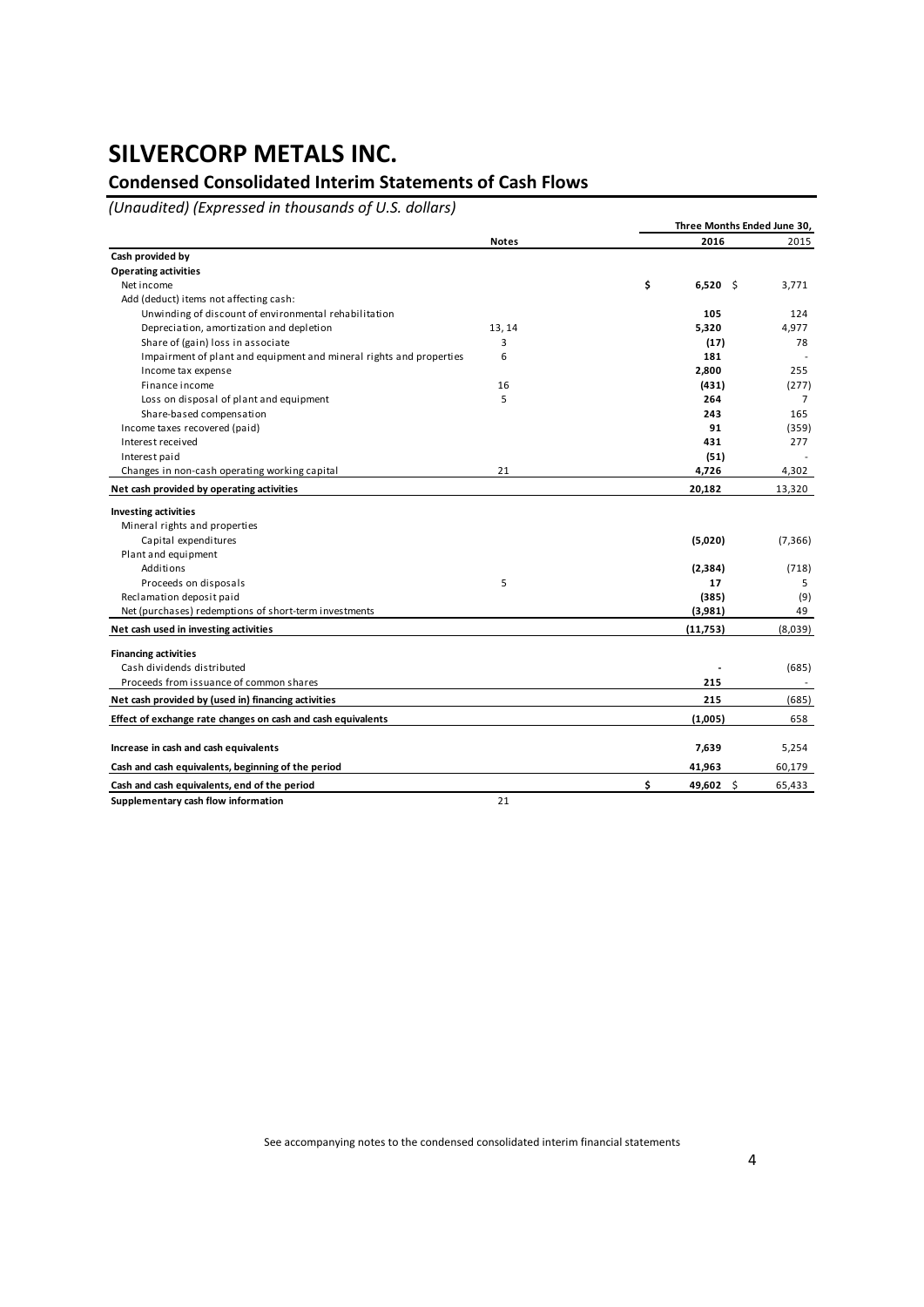### **Condensed Consolidated Interim Statements of Changes in Equity**

*(Unaudited) (Expressed in thousands of U.S. dollars, except numbers for share figures)*

|                                               |              |             | Share capital |   |                 |                          |    |                                    |    |              |    |                                                                            |    |         |                        |
|-----------------------------------------------|--------------|-------------|---------------|---|-----------------|--------------------------|----|------------------------------------|----|--------------|----|----------------------------------------------------------------------------|----|---------|------------------------|
|                                               |              | Number of   |               |   | Share<br>option |                          |    | Accumulated other<br>comprehensive |    | earnings     |    | Retained Total equity attributable<br>to the equity holders of controlling |    | Non-    |                        |
|                                               | <b>Notes</b> | shares      | Amount        |   |                 | reserve Reserves         |    | loss                               |    | (deficit)    |    | the Company                                                                |    |         | interests Total equity |
| Balance, April 1, 2015                        |              | 170,883,808 | \$233,513     | S | 11,741          | $$25,409$ \$             |    | (26, 697)                          | Ŝ. | $(5,089)$ \$ |    | 238,877                                                                    | Ŝ. | 53,634  | \$292,511              |
| Share-based compensation                      |              |             |               |   | 165             |                          |    |                                    |    |              |    | 165                                                                        |    |         | 165                    |
| Dividends declared                            |              |             |               |   |                 |                          |    |                                    |    | (685)        |    | (685)                                                                      |    |         | (685)                  |
| Comprehensive loss                            |              |             |               |   |                 |                          |    | 408                                |    | 2,296        |    | 2,704                                                                      |    | 1,531   | 4,235                  |
| Balance, June 30, 2015                        |              | 170,883,808 | \$233,513     |   | 11,906          | \$25,409                 | Ŝ. | (26, 289)                          | Ŝ. | $(3,478)$ \$ |    | 241,061                                                                    | Ŝ. | 55,165  | \$296,226              |
| Share-based compensation                      |              |             |               |   | 722             |                          |    |                                    |    |              |    | 722                                                                        |    |         | 722                    |
| Common shares repurchased as part of normal   |              |             |               |   |                 |                          |    |                                    |    |              |    |                                                                            |    |         |                        |
| course issuer bid                             |              | (4,037,452) | (2,580)       |   |                 |                          |    |                                    |    |              |    | (2,580)                                                                    |    |         | (2,580)                |
| Distribution to non-controlling interests     |              |             |               |   |                 |                          |    |                                    |    |              |    | $\overline{\phantom{a}}$                                                   |    | (1,661) | (1,661)                |
| Disposition of non-controlling interests upon |              |             |               |   |                 |                          |    |                                    |    |              |    |                                                                            |    |         |                        |
| sale of a subsidiary                          |              |             |               |   |                 |                          |    |                                    |    |              |    | $\overline{\phantom{a}}$                                                   |    | (773)   | (773)                  |
| Cumulative translation adjustment realized    |              |             |               |   |                 |                          |    |                                    |    |              |    |                                                                            |    |         |                        |
| upon sale of a subsidiary                     |              |             |               |   |                 |                          |    | 23                                 |    |              |    | 23                                                                         |    |         | 23                     |
| Comprehensive (loss) income                   |              |             |               |   |                 |                          |    | (9, 728)                           |    | 4,040        |    | (5,688)                                                                    |    | 290     | (5,398)                |
| <b>Balance, March 31, 2016</b>                |              | 166,846,356 | \$230,933     |   | 12,628          | \$25,409                 |    | $(35,994)$ \$                      |    | 562          | -S | 233,538                                                                    |    | 53,021  | 286,559<br>S.          |
| Options exercised                             |              | 155,414     | 287           |   | (72)            | $\blacksquare$           |    |                                    |    |              |    | 215                                                                        |    |         | 215                    |
| Share-based compensation                      | 9(b)         |             |               |   | 243             | $\overline{\phantom{a}}$ |    |                                    |    |              |    | 243                                                                        |    |         | 243                    |
| Comprehensive (loss) income                   |              |             |               |   |                 |                          |    | (6, 123)                           |    | 4,674        |    | (1, 449)                                                                   |    | 484     | (965)                  |
| Balance, June 30, 2016                        |              | 167,001,770 | \$231,220     |   | 12,799          | \$25,409\$               |    | $(42, 117)$ \$                     |    | $5,236$ \$   |    | 232,547                                                                    | s. | 53,505  | \$286,052              |

See accompanying notes to the condensed consolidated interim financial statements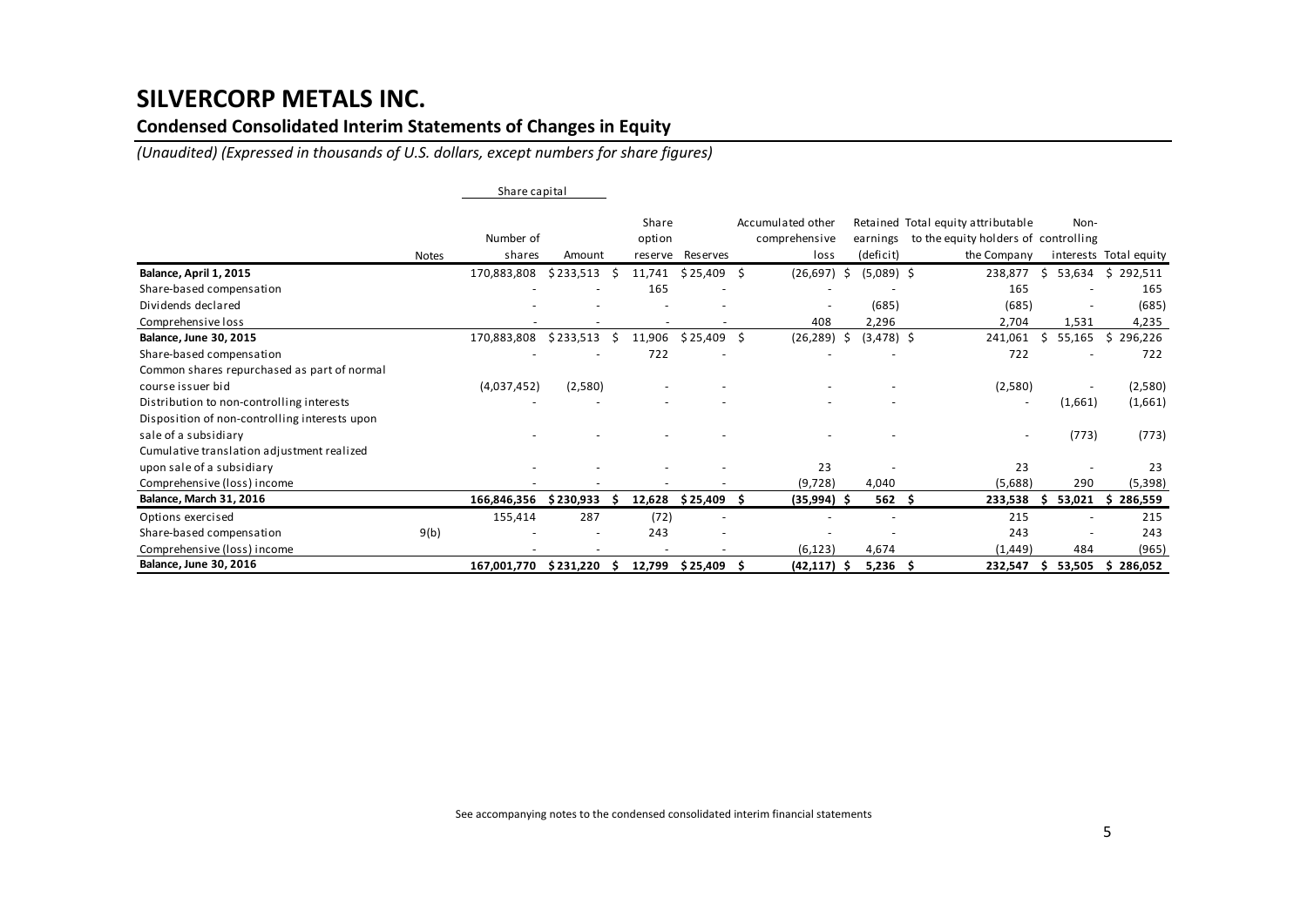### **Notes to Condensed Consolidated Interim Financial Statements as at June 30, 2016 and for three months ended June 30, 2016 and 2015**

*(Unaudited)(Expressed in thousands of U.S. dollars, unless otherwise stated)*

#### **1. CORPORATE INFORMATION**

Silvercorp Metals Inc., along with its subsidiary companies (collectively the "Company"), is engaged in the acquisition, exploration, development, and mining of precious and base metal mineral properties. The Company's producing mines and other current exploration and development projects are in China.

The Company is a publicly listed company incorporated in Canada with limited liability under the legislation of the Province of British Columbia. The Company's shares are listed on the Toronto Stock Exchange.

The head office, registered address and records office of the Company are located at 200 Granville Street, Suite 1378, Vancouver, British Columbia, Canada, V6C 1S4.

Operating results for the three months ended June 30, 2016, are not necessarily indicative of the results that may be expected for the year ending March 31, 2017.

#### **2. SIGNIFICANT ACCOUNTING POLICIES**

#### *(a) Statement of Compliance*

These condensed consolidated interim financial statements have been prepared in accordance with International Accounting Standard 34 – *Interim Financial Reporting ("IAS 34")* of the International Financial Reporting Standards as issued by the International Accounting Standards Board ("IFRS"). These condensed consolidated interim financial statements should be read in conjunction with the Company's audited consolidated financial statements for the year ended March 31, 2016. These condensed consolidated interim financial statements follow the same significant accounting policies set out in note 2 to the audited consolidated financial statements for the year ended March 31, 2016.

These condensed consolidated interim financial statements were authorized for issue in accordance with a resolution of the Board of Directors dated on August 10, 2016.

#### *(b)Basis of Consolidation*

These condensed consolidated interim financial statements include the accounts of the Company and its wholly or partially owned subsidiaries.

Subsidiaries are consolidated from the date on which the Company obtains control up to the date of the disposition of control. Control is achieved when the Company has power over the subsidiary, is exposed or has rights to variable returns from its involvement with the subsidiary; and has the ability to use its power to affect its returns. For non-wholly-owned subsidiaries over which the Company has control, the net assets attributable to outside equity shareholders are presented as "non-controlling interests" in the equity section of the consolidated balance sheets. Net income for the period that is attributable to the non-controlling interests is calculated based on the ownership of the non-controlling interest shareholders in the subsidiary.

Balances, transactions, revenues and expenses between the Company and its subsidiaries are eliminated on consolidation.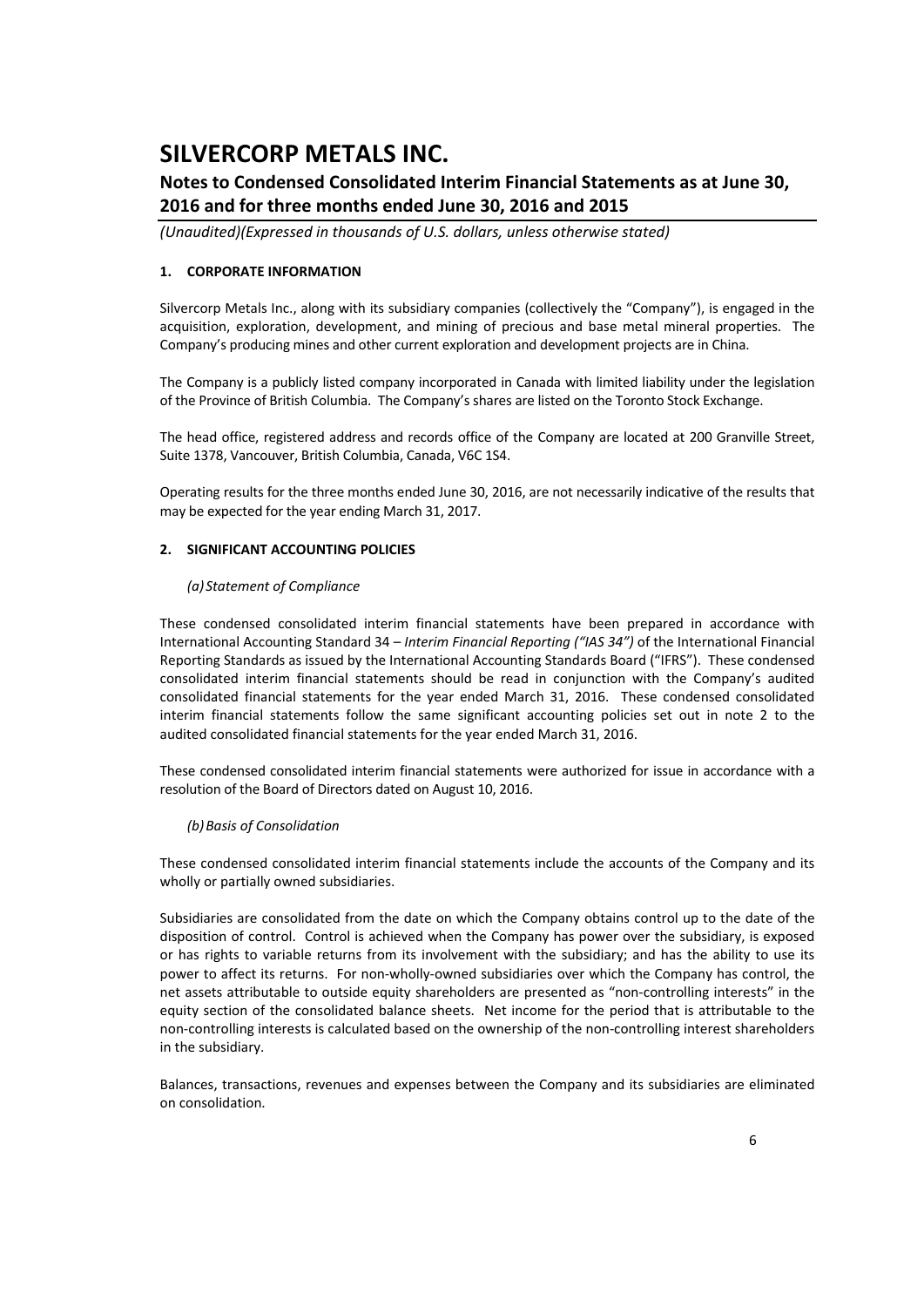### **Notes to Condensed Consolidated Interim Financial Statements as at June 30, 2016 and for three months ended June 30, 2016 and 2015**

*(Unaudited)(Expressed in thousands of U.S. dollars, unless otherwise stated)*

Details of the Company's significant subsidiaries which are consolidated are as follows:

|                                                    |                    |               | Proportion of ownership interest held |           |            |  |  |
|----------------------------------------------------|--------------------|---------------|---------------------------------------|-----------|------------|--|--|
|                                                    |                    | Place of      | June 30,                              | March 31, | Mineral    |  |  |
| Name of subsidiaries                               | Principal activity | incorporation | 2016                                  | 2016      | properties |  |  |
| Silvercorp Metals China Inc.                       | Holding company    | Canada        | 100%                                  | 100%      |            |  |  |
| Silvercorp Metals (China) Inc.                     | Holding company    | China         | 100%                                  | 100%      |            |  |  |
| 0875786 B.C. LTD.                                  | Mining             | Canada        | 100%                                  | 100%      |            |  |  |
| Fortune Mining Limited                             | Holding company    | BVI (i)       | 100%                                  | 100%      | <b>RZY</b> |  |  |
| Fortune Copper Limited                             | Holding company    | <b>BVI</b>    | 100%                                  | 100%      |            |  |  |
| Fortune Gold Mining Limited                        | Holding company    | <b>BVI</b>    | 100%                                  | 100%      |            |  |  |
| Victor Resources Ltd.                              | Holding company    | <b>BVI</b>    | 100%                                  | 100%      |            |  |  |
| Yangtze Mining Ltd.                                | Holding company    | <b>BVI</b>    | 100%                                  | 100%      |            |  |  |
| Victor Mining Ltd.                                 | Holding company    | Barbados      | 100%                                  | 100%      |            |  |  |
| Yangtze Mining (H.K.) Ltd.                         | Holding company    | Hong Kong     | 100%                                  | 100%      |            |  |  |
| Fortune Gold Mining (H.K.) Limited                 | Holding company    | Hong Kong     | 100%                                  | 100%      |            |  |  |
| Wonder Success Limited                             | Holding company    | Hong Kong     | 100%                                  | 100%      |            |  |  |
| Henan Huawei Mining Co. Ltd. ("Henan Huawei")      | Mining             | China         | 80%                                   | 80%       | HPG, LM    |  |  |
| Henan Found Mining Co. Ltd. ("Henan Found")        | Mining             | China         | 77.5%                                 | 77.5%     | Ying, TLP  |  |  |
| Songxian Gold Mining Co., Ltd. ("SX Gold")         | Mining             | China         | 77.5%                                 | 77.5%     | <b>XHP</b> |  |  |
| Xinshao Yunxiang Mining Co., Ltd. ("Yunxiang")     | Mining             | China         | 70%                                   | 70%       | <b>BYP</b> |  |  |
| Guangdong Found Mining Co. Ltd. (Guangdong Found") | Mining             | China         | 95%                                   | 95%       | GC         |  |  |

(i ) British Virgin Island ("BVI")

#### *(c) Accounting standards issued but not yet in effective*

IFRS 15 – *Revenue from contracts with customers,* the standard on revenue from contacts with customers was issued in September 2015 and may be effective for annual reporting periods beginning on or after January 1, 2018 for public entities with early adoption permitted. Entities have the option of using either a full retrospective or a modified retrospective approach to adopt the guidance. The Company is assessing the impact of this standard.

IAS 7 ‐ *Statement of Cash Flows* has been revised to incorporate amendments issued by the International Accounting Standards Board ("IASB") in January 2016. The amendments require entities to provide disclosures that enable users of financial statements to evaluate changes in liabilities arising from financing activities. The amendments are effective for annual periods beginning on or after January 1, 2017 with early adoption permitted. The Company is assessing the impact of this standard.

IAS 12 ‐ *Income Taxes* has been revised to incorporate amendments issued by the IASB in January 2016. The amendments clarify how to account for deferred tax assets related to debt instruments measured at fair value. The amendments are effective for annual periods beginning on or after January 1, 2017 with early adoption permitted. The Company is assessing the impact of this standard.

IFRS 16 ‐ *Leases* was issued by the IASB and will replace Leases ("IAS 17"). IFRS 16 requires most leases to be reported on a company's balance sheet as assets and liabilities. IFRS 16 is effective for annual periods beginning on or after January 1, 2019 with early application permitted for companies that also apply IFRS 15 Revenue from Contracts with Customers. The Company is currently assessing the impact of this new standard.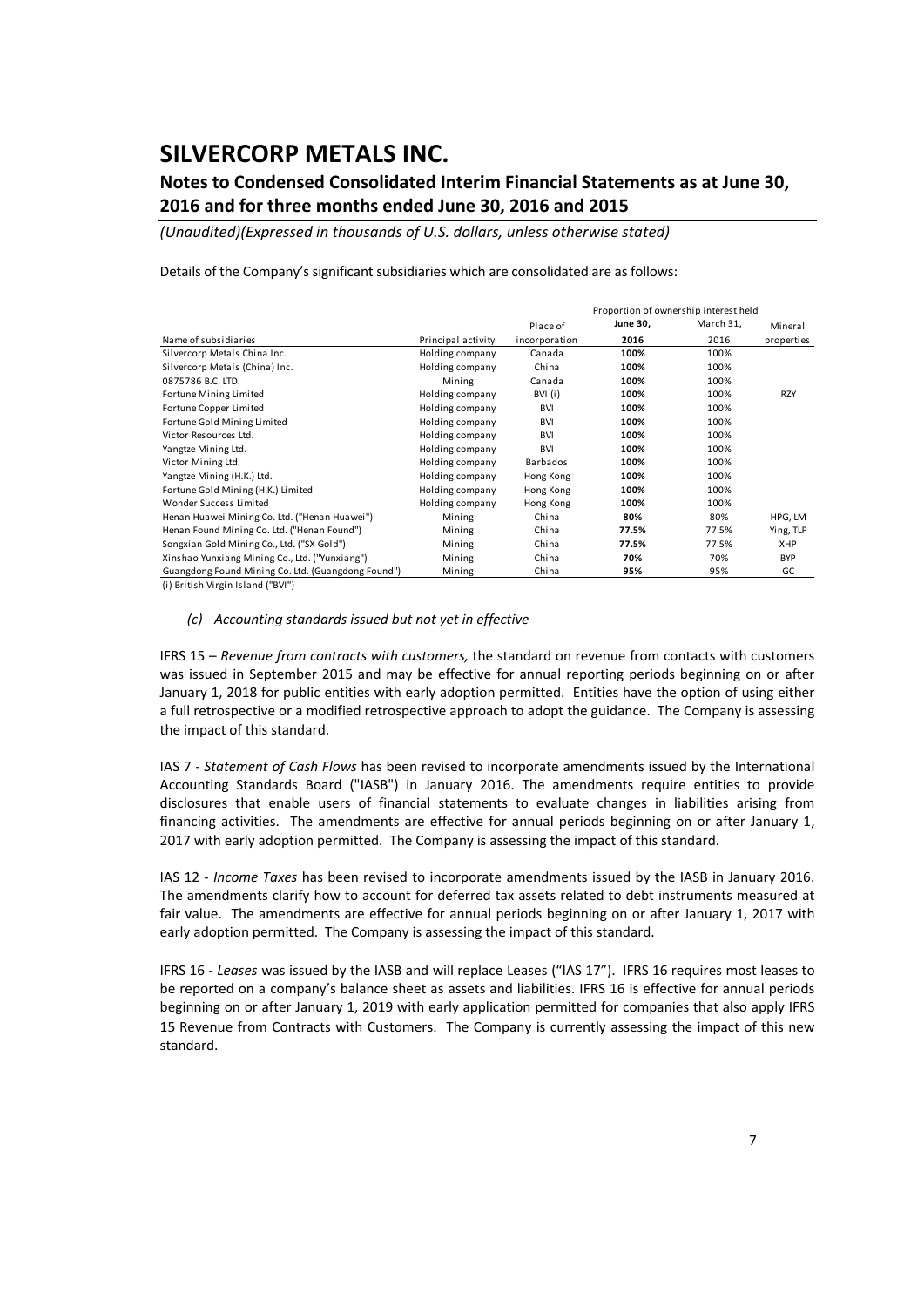### **Notes to Condensed Consolidated Interim Financial Statements as at June 30, 2016 and for three months ended June 30, 2016 and 2015**

*(Unaudited)(Expressed in thousands of U.S. dollars, unless otherwise stated)*

#### **3. INVESTMENT IN AN ASSOCIATE**

New Pacific Holdings Corp. ("NUX") is a Canadian public company listed on the TSX Venture Exchange (symbol: NUX). NUX is a related party of the Company by way of two common directors and officers.

As at June 30, 2016, the Company owned 10,806,300 common shares (March 31, 2016 – 10,806,300) of NUX, representing an ownership interest of 16.1% (March 31, 2016 – 16.1%).

The Company accounts for its investment in NUX common shares using the equity method as it is able to exercise significant influence over the financial and operating policies of NUX. The summary of the investment in NUX common shares and its market value as at the respective balance sheet dates are as follows:

|                                   |            |   |            | Value of NUX's      |
|-----------------------------------|------------|---|------------|---------------------|
|                                   | Number of  |   |            | common shares per   |
|                                   | shares     |   | Amount     | quoted market price |
| Balance, April 1, 2015            | 10,806,300 | S | $3,449$ \$ | 1,448               |
| Share of net loss                 |            |   | (50)       |                     |
| Share of other comprehensive loss |            |   | (186)      |                     |
| Foreign exchange impact           |            |   | (80)       |                     |
| Balance, March 31, 2016           | 10,806,300 | S | $3,133$ \$ | 2,333               |
| Share of net income               |            |   | 17         |                     |
| Share of other comprehensive loss |            |   | (24)       |                     |
| Foreign exchange impact           |            |   | (9)        |                     |
| <b>Balance June 30, 2016</b>      | 10,806,300 |   | 3,117      | 3,240               |

#### **4. OTHER INVESTMENTS**

|                                         | June 30, 2016 |   |     |  |  |
|-----------------------------------------|---------------|---|-----|--|--|
| Equity investments designated as FVTOCI |               |   |     |  |  |
| Publicly-traded companies               | \$<br>466     | S | 287 |  |  |
| Luoyang Yongning Smelting Co. Ltd.      | -             |   |     |  |  |
| Jinduicheng Xise (Canada) Co. Ltd.      | ٠             |   |     |  |  |
| Warrants                                | -             |   |     |  |  |
|                                         | 466           |   | 287 |  |  |

*(a) Investments in publicly‐traded companies with no significant influence*

Investments in publicly‐traded companies represent equity interests of other publicly‐trading mining companies that the Company has acquired through the open market or through private placements. These equity interests are for long‐term investment purposes and consist of common shares.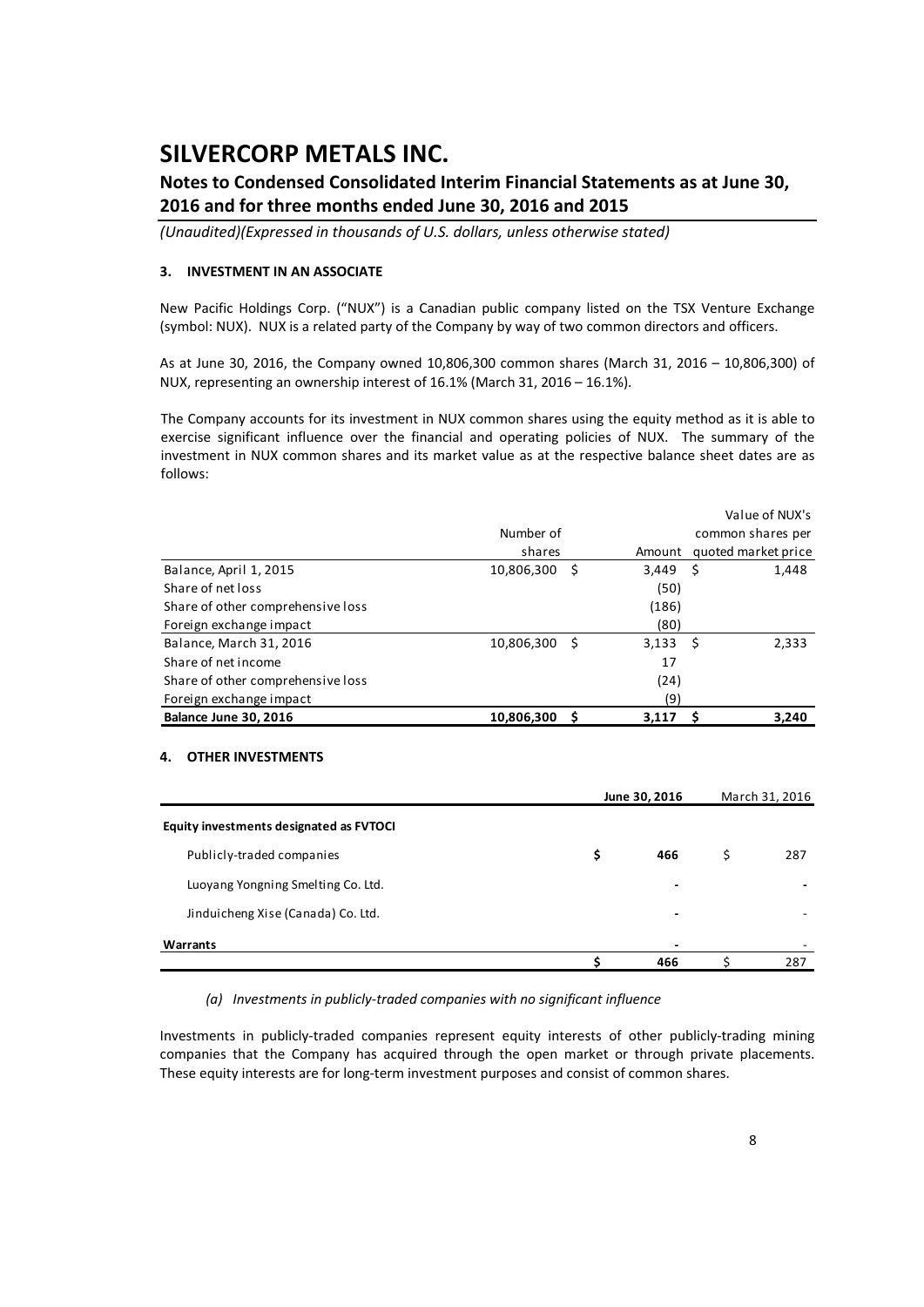### **Notes to Condensed Consolidated Interim Financial Statements as at June 30, 2016 and for three months ended June 30, 2016 and 2015**

*(Unaudited)(Expressed in thousands of U.S. dollars, unless otherwise stated)*

Common shares are designated as FVTOCI and are measured at fair value on initial recognition and subsequent measurement. As of June 30, 2016, none of the shares held by the Company represented more than 10% of the respective outstanding shares of investees.

Common shares:

|                                                                 |            | Accumulated fair value change |
|-----------------------------------------------------------------|------------|-------------------------------|
|                                                                 | Fair value | included in OCI               |
| April 1, 2015                                                   | 892        | (6, 271)                      |
| Change in fair value on equity investments designated as FVTOCI | (158)      | (158)                         |
| Disposal of equity investments                                  | (422)      |                               |
| Impact of foreign currency translation                          | (25)       |                               |
| March 31, 2016                                                  | 287        | (6,429)                       |
| Change in fair value on equity investments designated as FVTOCI | 181        | 181                           |
| Impact of foreign currency translation                          | (2)        |                               |
| June 30, 2016                                                   | 466        | (6, 248)                      |

*(b) Luoyang Yongning Smelting Co. Ltd. ("Yongning Smelting")* 

Yongning Smelting is a private company based in China. The Company invested in Yongning Smelting through its subsidiary Henan Found. As at June 30, 2016, the Company's total investment in Yongning Smelting represents 0.1% (March 31, 2016 – 0.1%) of Yongning Smelting's total equity. The fair value of the investment as at June 30, 2016 was determined to be \$nil (March 31, 2016 ‐ \$nil), using a market based approach taking into consideration of Yongning Smelting's operational data and its financial position. The maximum risk exposure would be the amount the Company invested in Yongning Smelting.

#### *(c) Jinduicheng Xise (Canada) Co. Ltd. ("Jinduicheng")*

Jinduicheng is a Canadian private holding company, with primary assets holding 100% interest in a Canadian private mining company, Yukon Zinc Mining Corporation ("Yukon Zinc"). The Company invested in Jinduicheng through a private placement by subscribing common shares of Jinduicheng. As at June 30, 2016, the Company's total investment in Jinduicheng represents 6% (March 31, 2016 ‐ 6%) of Jinduicheng's total equity. The fair value of the investment as at June 30, 2016 was determined to be \$nil (March 31, 2016 - \$nil), using a market based approach taking into consideration of Jinduicheng's consolidated mineral reserve and resource data and its consolidated financial position. The maximum risk exposures would be the amount the Company invested in the common shares of Jinduicheng.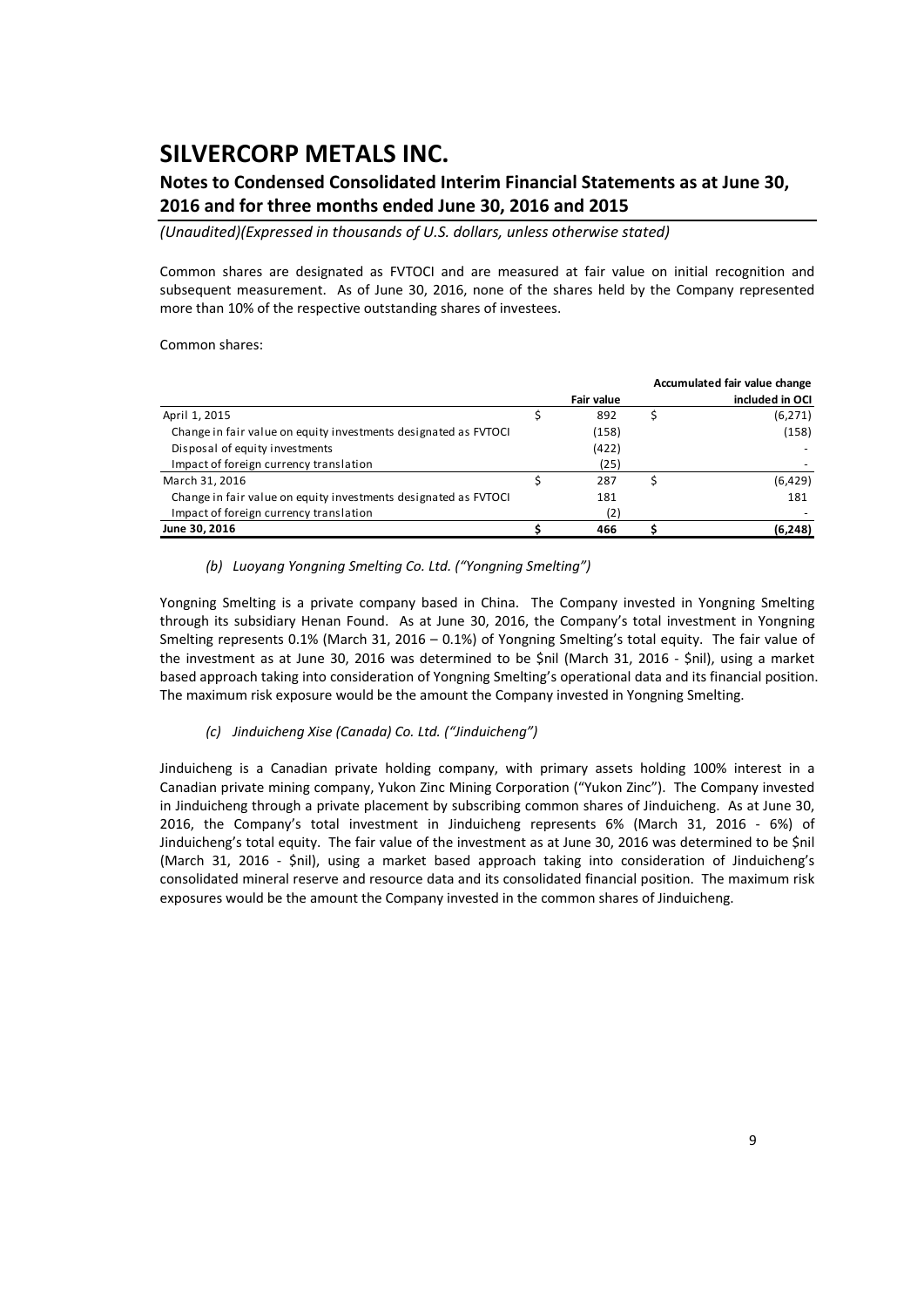### **Notes to Condensed Consolidated Interim Financial Statements as at June 30, 2016 and for three months ended June 30, 2016 and 2015**

*(Unaudited)(Expressed in thousands of U.S. dollars, unless otherwise stated)*

#### **5. PLANT AND EQUIPMENT**

Plant and equipment consist of:

|     |                                                                  |                                    |                                                         |                     |                                                                   |           | Motor  |                                                                     |                                                            |                             |
|-----|------------------------------------------------------------------|------------------------------------|---------------------------------------------------------|---------------------|-------------------------------------------------------------------|-----------|--------|---------------------------------------------------------------------|------------------------------------------------------------|-----------------------------|
|     |                                                                  |                                    |                                                         |                     |                                                                   |           |        |                                                                     |                                                            | Total                       |
| Ś   | 87,404                                                           | Ś.                                 | 6,492                                                   | Ŝ                   | 27,183                                                            |           | 7,274  | \$                                                                  | $3,551$ \$                                                 | 131,904                     |
|     | 7,100                                                            |                                    | 293                                                     |                     | 1,376                                                             |           | 323    |                                                                     | 6,112                                                      | 15,204                      |
|     | (142)                                                            |                                    | (101)                                                   |                     | (231)                                                             |           | (210)  |                                                                     | (79)                                                       | (763)                       |
|     | 293                                                              |                                    |                                                         |                     |                                                                   |           |        |                                                                     | (293)                                                      |                             |
|     | (3, 493)                                                         |                                    | (242)                                                   |                     | (1,073)                                                           |           | (284)  |                                                                     | (216)                                                      | (5,308)                     |
| Ś   | 91,162                                                           |                                    |                                                         |                     | 27,255                                                            | Ŝ.        |        |                                                                     | 9,075<br>-Ś                                                | 141,037                     |
|     | 194                                                              |                                    | 63                                                      |                     | 98                                                                |           | 55     |                                                                     | 1,030                                                      | 1,440                       |
|     | (43)                                                             |                                    | (22)                                                    |                     | (17)                                                              |           |        |                                                                     | (225)                                                      | (307)                       |
|     | 295                                                              |                                    |                                                         |                     | 327                                                               |           |        |                                                                     | (622)                                                      |                             |
|     | (2.702)                                                          |                                    | (170)                                                   |                     | (816)                                                             |           | (211)  |                                                                     | (273)                                                      | (4, 172)                    |
| Ś   | 88,906                                                           | Ŝ.                                 | 6,313                                                   |                     | 26,847                                                            | Ŝ.        | 6,947  | Ŝ                                                                   | 8,985<br>Ŝ                                                 | 137,998                     |
|     |                                                                  |                                    |                                                         |                     |                                                                   |           |        |                                                                     |                                                            |                             |
| Ś.  |                                                                  |                                    |                                                         |                     |                                                                   |           |        |                                                                     | $(59)$ \$                                                  | (67, 125)                   |
|     | 92                                                               |                                    | 82                                                      |                     | 28                                                                |           | 174    |                                                                     |                                                            | 376                         |
|     | (2,588)                                                          |                                    | (700)                                                   |                     | (1,756)                                                           |           | (866)  |                                                                     |                                                            | (5,910)                     |
|     | 1.085                                                            |                                    | 206                                                     |                     | 1,190                                                             |           | 184    |                                                                     | 2                                                          | 2,667                       |
| Ś   |                                                                  |                                    |                                                         |                     |                                                                   |           |        |                                                                     | $(57)$ \$                                                  | (69, 992)                   |
|     | 4                                                                |                                    | 18                                                      |                     | 4                                                                 |           |        |                                                                     |                                                            | 26                          |
|     | (694)                                                            |                                    | (150)                                                   |                     | (432)                                                             |           | (159)  |                                                                     |                                                            | (1, 435)                    |
|     | 1,265                                                            |                                    | 113                                                     |                     | 525                                                               |           | 164    |                                                                     | 2                                                          | 2,069                       |
| \$. |                                                                  |                                    |                                                         |                     |                                                                   |           |        |                                                                     | $(55)$ \$                                                  | (69,332)                    |
|     |                                                                  |                                    |                                                         |                     |                                                                   |           |        |                                                                     |                                                            |                             |
| Ś   | 48,504                                                           | Ś.                                 | 1,749                                                   | Ŝ                   | 10,078                                                            | \$        | 1,696  | -\$                                                                 | 9,018<br>Ś                                                 | 71,045                      |
| \$. | 46,823                                                           | Ś                                  | 1,601                                                   | \$.                 | 9,767                                                             | Ŝ.        | 1,545  | Ŝ.                                                                  | 8,930<br>Ŝ                                                 | 68,666                      |
|     | Impairment, accumulated depreciation and amortization<br>$\cdot$ | Land use<br>rights and<br>building | - S<br>$(41, 247)$ \$<br>$(42,658)$ \$<br>$(42,083)$ \$ | Office<br>equipment | $6,442$ \$<br>- Ś<br>$(4,281)$ \$<br>$(4,693)$ \$<br>$(4,712)$ \$ | Machinery | $\sim$ | vehicles<br>\$<br>$(16, 639)$ \$<br>$(17, 177)$ \$<br>$(17,080)$ \$ | $7,103$ \$<br>$(4,899)$ \$<br>$(5,407)$ \$<br>$(5,402)$ \$ | Construction<br>in progress |

 $^{\rm l}$  when an asset is available for use, it is reclassified from construction in progress to one of the appropriate plant and equipment categories.

During the three months ended June 30, 2016, certain plant and equipment were disposed for proceeds of \$17 (three months ended June 30, 2015 ‐ \$5) and loss of \$264 (three months ended June 30, 2015 – loss of \$7).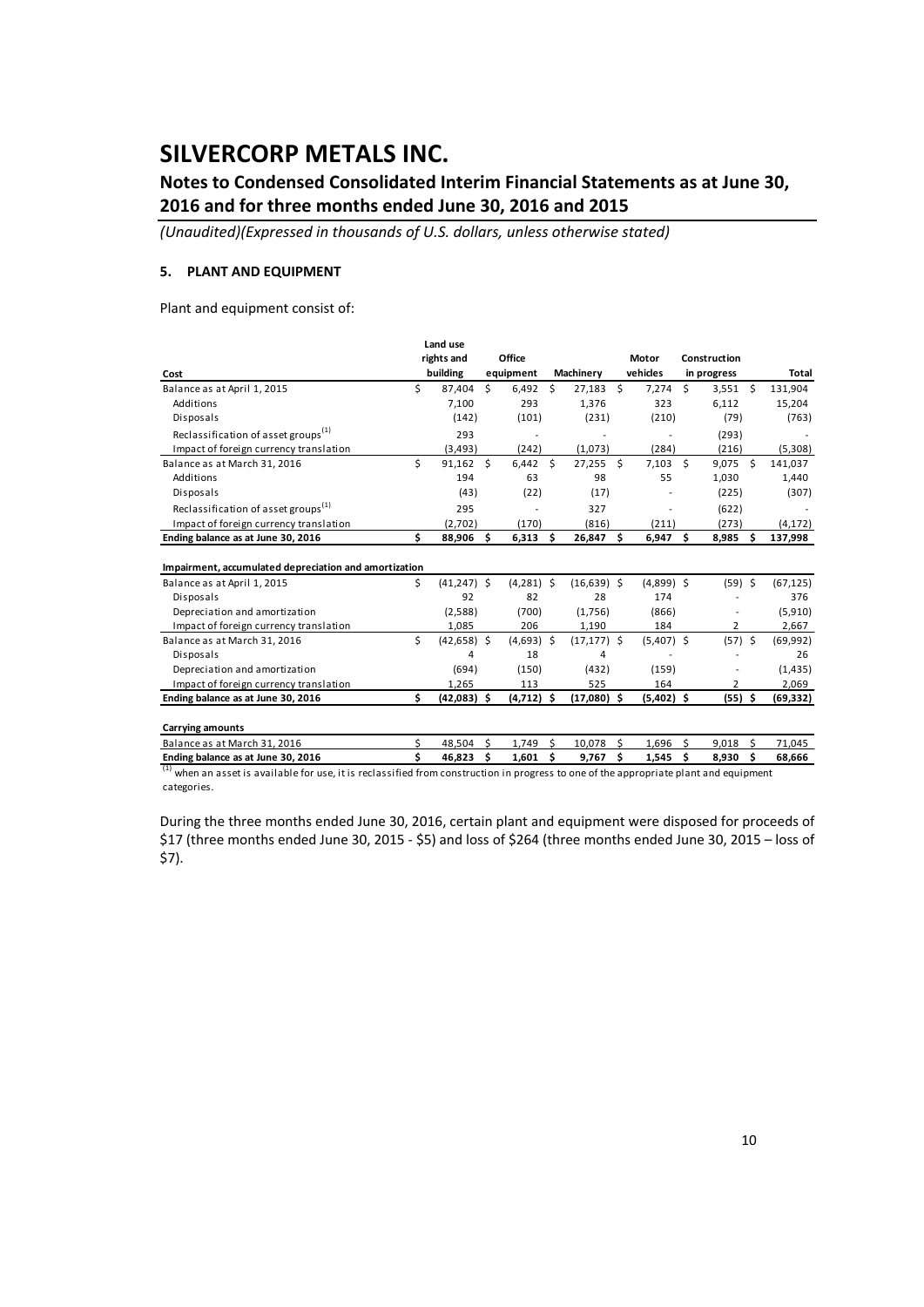### **Notes to Condensed Consolidated Interim Financial Statements as at June 30, 2016 and for three months ended June 30, 2016 and 2015**

*(Unaudited)(Expressed in thousands of U.S. dollars, unless otherwise stated)*

#### **6. MINERAL RIGHTS AND PROPERTIES**

Mineral rights and properties consist of:

|                                      |    | Producing and development properties |   |                |    | <b>Exploration and evaluation properties</b> |     |                |    |               |    |               |
|--------------------------------------|----|--------------------------------------|---|----------------|----|----------------------------------------------|-----|----------------|----|---------------|----|---------------|
| Cost                                 |    | <b>Ying Mining District</b>          |   | <b>BYP</b>     |    | GC                                           |     | XHP            |    | <b>RZY</b>    |    | Total         |
| Balance as at April 1, 2015          | Ś  | 218,702 \$                           |   | 65,353         | Ś  | 112,844                                      | Ś.  | $22,117$ \$    |    | 183           | Ś  | 419,199       |
| Capitalized expenditures             |    | 18,914                               |   |                |    | 943                                          |     |                |    |               |    | 19,857        |
| Mine right fee                       |    | 1,985                                |   |                |    |                                              |     |                |    |               |    | 1,985         |
| Environmental rehabiliation          |    | 1,243                                |   | 75             |    | 74                                           |     |                |    |               |    | 1,392         |
| Foreign currecy translation impact   |    | (8, 717)                             |   | (613)          |    | (4, 383)                                     |     | (860)          |    | (4)           |    | (14, 577)     |
| Balance as at March 31, 2016         | Ś  | 232,127 \$                           |   | 64,815         | Ŝ. | 109,478                                      | Ś.  | $21,257$ \$    |    | 179           | Ś  | 427,856       |
| Capitalized expenditures             |    | 4,941                                |   |                |    | 228                                          |     |                |    |               |    | 5,169         |
| Mine right fee                       |    | 1,337                                |   |                |    |                                              |     |                |    |               |    | 1,337         |
| Foreign currecy translation impact   |    | (6,978)                              |   | (452)          |    | (3,219)                                      |     | (630)          |    | (1)           |    | (11, 280)     |
| Ending balance as at June 30, 2016   | \$ | 231,427 \$                           |   | 64,363         | Ŝ  | 106,487                                      | s   | $20,627$ \$    |    | 178           |    | 423,082       |
| Impairment and accumulated depletion |    |                                      |   |                |    |                                              |     |                |    |               |    |               |
| Balance as at April 1, 2015          | Ś  | $(45,833)$ \$                        |   | $(57,701)$ \$  |    | (78, 756)                                    | Ŝ.  | $(22, 117)$ \$ |    |               |    | \$ (204, 407) |
| Depletion                            |    | (11, 633)                            |   |                |    | (1,922)                                      |     |                |    |               |    | (13, 555)     |
| Foreign currecy translation impact   |    | 1,942                                |   | 315            |    | 3,069                                        |     | 860            |    |               |    | 6,186         |
| Balance as at March 31, 2016         | Ś  | $(55,524)$ \$                        |   | $(57,386)$ \$  |    | (77, 609)                                    | Ŝ.  | $(21,257)$ \$  |    | $\frac{1}{2}$ |    | \$ (211,776)  |
| Impairment Loss                      |    |                                      |   |                |    |                                              |     |                |    | (181)         |    | (181)         |
| Depletion                            |    | (4, 110)                             |   |                |    | (491)                                        |     |                |    |               |    | (4,601)       |
| Foreign currecy translation impact   |    | 1,719                                |   | 231            |    | 2,277                                        |     | 630            |    | 3             |    | 4,860         |
| Ending balance as at June 30, 2016   | \$ | $(57, 915)$ \$                       |   | $(57, 155)$ \$ |    | (75, 823)                                    | −\$ | $(20,627)$ \$  |    | (178)         |    | \$ (211,698)  |
| <b>Carrying amounts</b>              |    |                                      |   |                |    |                                              |     |                |    |               |    |               |
| Balance as at March 31, 2016         | Ś  | 176.603                              | Ś | 7,429          | Ś  | 31.869                                       | \$. | $\sim$         | \$ | 179           | Ś. | 216,080       |
| Ending balance as at June 30, 2016   |    | 173,512                              | Ŝ | 7,208          | Ś  | 30,664                                       | Ś   | ۰              | Ś  |               | Ś  | 211,384       |

On June 16, 2016, the Company paid a mine right fee of \$1,337 (RMB ¥8.7 million) to the Chinese government as part of its requirement to renew the mining permit for its TLP and LM mine (part of the Ying Mining District).

As at June 30, 2016, the Company wrote off its 13.4% ownership interest in the RZY project and recorded an impairment charge of \$181 against its carrying value. The RZY project is an exploration stage silverlead‐zinc project located in Qinghai Province, China, but has been put on care and maintenance for a prolonged period since October 2013 and there was no formal plan on restoring the project.

#### **7. MINE RIGHT FEE PAYABLE**

During the three months ended June 30, 2016, interest of \$108 (three months ended June 30, 2016 -\$208) was accrued and expensed through finance costs.

Details of the installments for mine right fee are as follow:

|       | March 31, 2016 |
|-------|----------------|
| 3.895 | 3,970          |
| 5.687 | 5,796          |
| 9.582 | 9,766          |
|       | June 30, 2016  |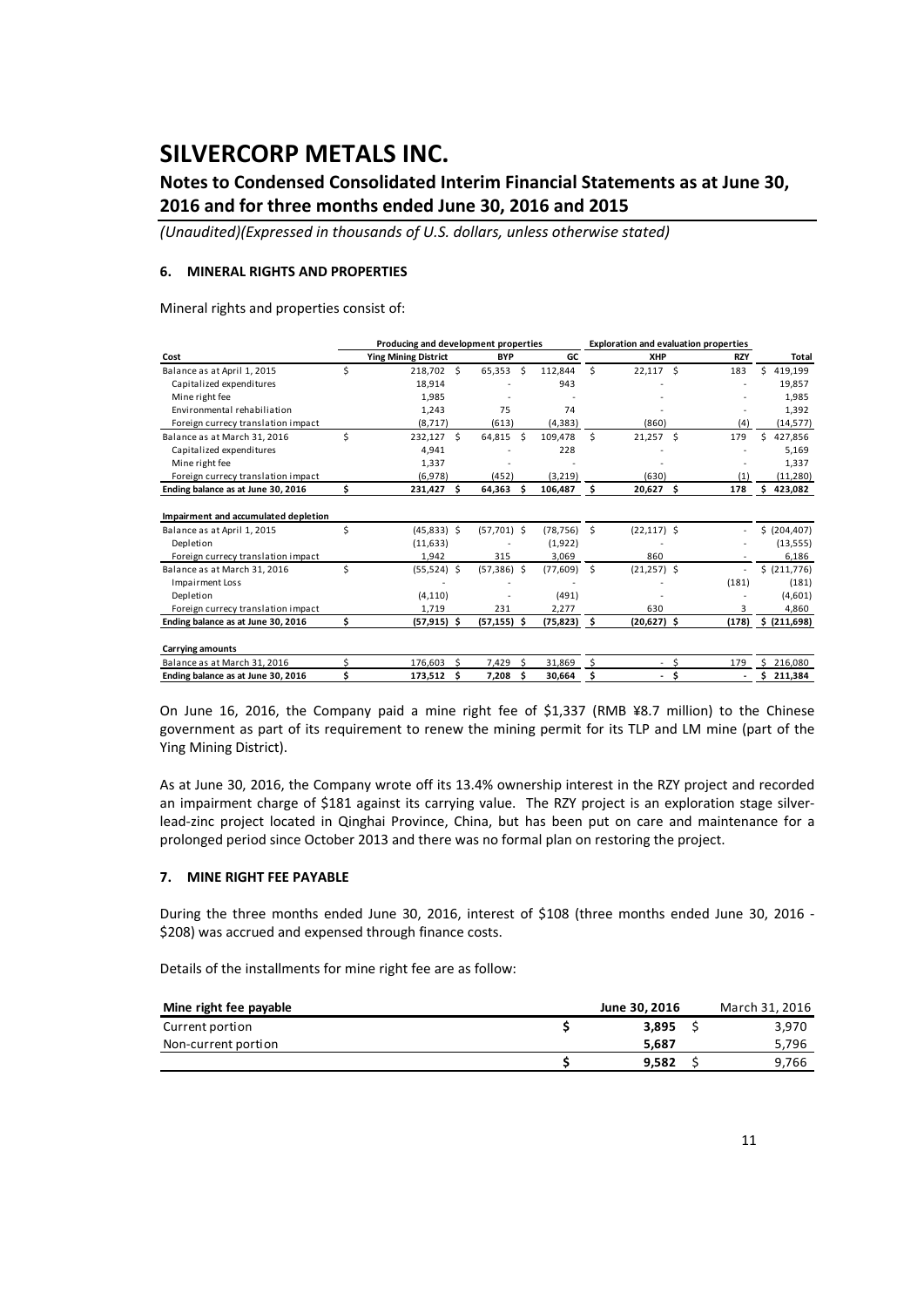### **Notes to Condensed Consolidated Interim Financial Statements as at June 30, 2016 and for three months ended June 30, 2016 and 2015**

*(Unaudited)(Expressed in thousands of U.S. dollars, unless otherwise stated)*

#### **8. BANK LOAN**

|                               | Total |
|-------------------------------|-------|
| Balance, April 1, 2015        | \$    |
| Addition                      | 4,619 |
| Interest accrued              | 49    |
| Interest paid                 | (41)  |
| Foreign exchange impact       | 30    |
| Balance, March 31, 2016       | 4,657 |
| Interest accrued              | 51    |
| Interest paid                 | (51)  |
| Foreign exchange impact       | (139) |
| <b>Balance, June 30, 2016</b> | 4,518 |

For the three months ended June 30, 2016, interest of \$51 (three months ended June 30, 2015 ‐ \$nil) was accrued and expensed through finance costs.

#### **9. SHARE CAPITAL**

#### *(a) Authorized*

Unlimited number of common shares without par value. All shares issued as at June 30, 2016 were fully paid.

#### *(b) Stock options*

The Company has a stock option plan which allows for the maximum number of common shares to be reserved for issuance on the exercise of options granted under the stock option plan to be a rolling 10% of the issued and outstanding common shares from time to time. The maximum exercise period may not exceed 10 years from the date of the grant of the options to employees, officers, and consultants. The following is a summary of option transactions:

|                               | Weighted average   |    |             |  |
|-------------------------------|--------------------|----|-------------|--|
|                               | exercise price per |    |             |  |
|                               | Number of shares   |    | share CAD\$ |  |
| Balance, April 1, 2015        | 4,741,356          | \$ | 5.15        |  |
| Options granted               | 5,652,125          |    | 0.91        |  |
| Options forfeited             | (682,050)          |    | 3.89        |  |
| Options expired               | (537, 406)         |    | 9.31        |  |
| Balance, March 31, 2016       | 9,174,025          | \$ | 2.39        |  |
| Options exercised             | (155, 414)         |    | 1.74        |  |
| Options forfeited             | (810, 125)         |    | 3.64        |  |
| Options expired               | (318,500)          |    | 11.83       |  |
| <b>Balance, June 30, 2016</b> | 7,889,986          |    | 1.89        |  |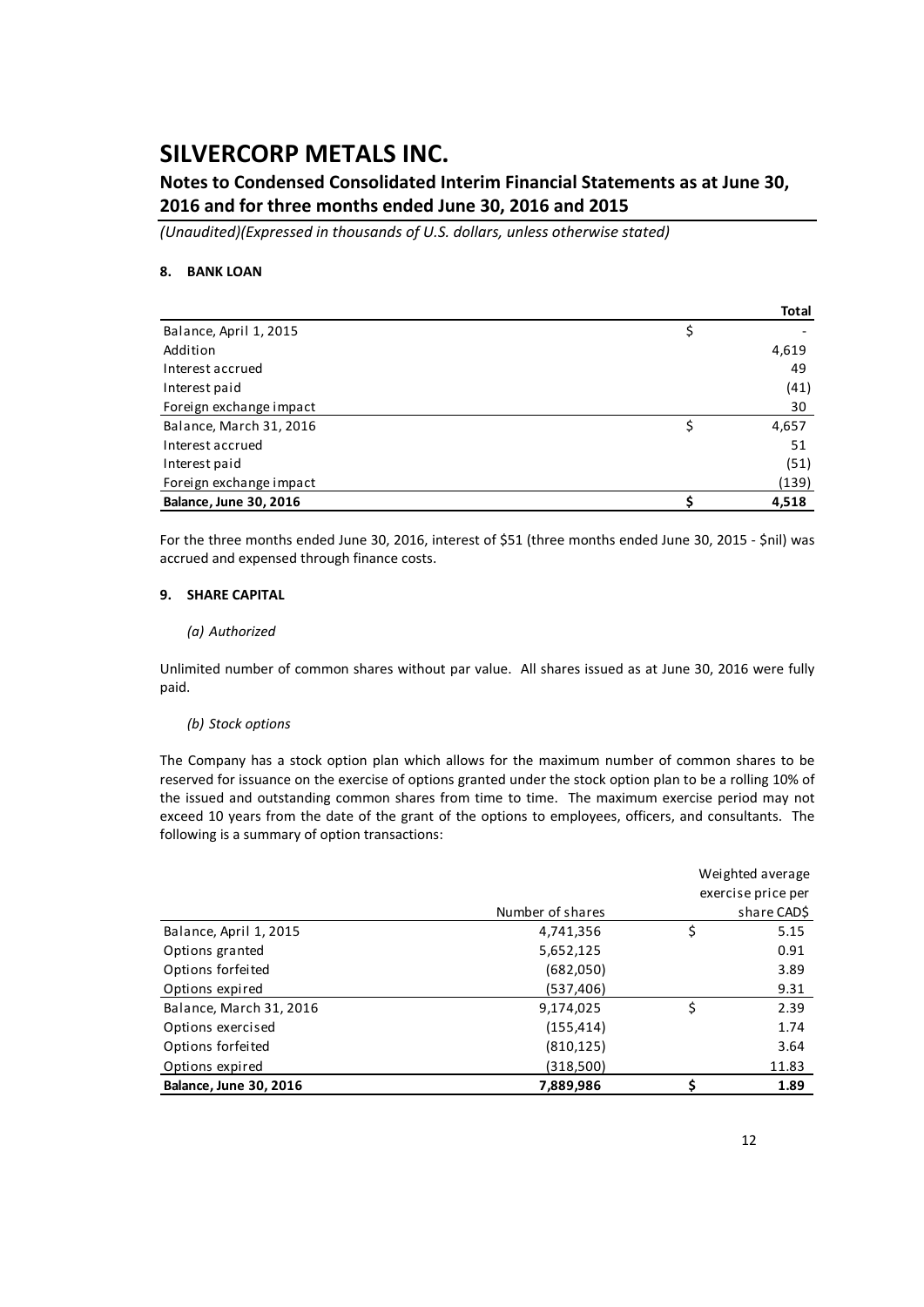### **Notes to Condensed Consolidated Interim Financial Statements as at June 30, 2016 and for three months ended June 30, 2016 and 2015**

*(Unaudited)(Expressed in thousands of U.S. dollars, unless otherwise stated)*

The fair value of stock options granted during the three months ended June 30, 2016 and 2015 were calculated as of the date of grant using the Black‐Scholes option pricing model with the following weighted average assumptions:

|                                               | Three months ended June 30, |            |  |  |
|-----------------------------------------------|-----------------------------|------------|--|--|
|                                               | 2016                        | 2015       |  |  |
| Risk free interest rate                       | 0.53%                       | 0.63%      |  |  |
| Expected life of option in years              | 2.86 years                  | 2.85 years |  |  |
| Expected volatility                           | 57%                         | 55%        |  |  |
| Expected dividend yield                       | 0.45%                       | 1.40%      |  |  |
| Estimated forfeiture rate                     | 11%                         | 11%        |  |  |
| Weighted average share price at date of grant | \$0.91                      | \$1.43     |  |  |

For the three months ended June 30, 2016, a total of \$243 (three months ended June 30, 2015 ‐ \$165) in share-based compensation expense was recognized and included in the general and administrative expenses on the consolidated statements of income.

The following table summarizes information about stock options outstanding at June 30, 2016:

|                         |                | Weighted         |    |                  |                               |             |
|-------------------------|----------------|------------------|----|------------------|-------------------------------|-------------|
|                         | Number of      | average          |    |                  |                               | Weighted    |
|                         | options        | remaining        |    |                  | Weighted Number of options    | average     |
|                         | outstanding at | contractual life |    | average exercise | exercisable at exercise price |             |
| Exercise price in CAD\$ | June 30, 2016  | (Years)          |    | price in CAD\$   | June 30, 2016                 | in CAD\$    |
| \$<br>0.66              | 3,752,750      | 2.50             | \$ | 0.66             |                               | 0.66        |
| \$<br>1.43              | 1,683,336      | 3.92             | \$ | 1.43             | 556,671                       | 1.43        |
| 1.75<br>\$              | 421,000        | 2.91             | \$ | 1.75             | 210,500                       | 1.75        |
| 1.76<br>Ş               | 267,400        | 3.29             | \$ | 1.76             | 100,277                       | 1.76        |
| \$<br>2.98              | 145,500        | 2.56             | Ś  | 2.98             | 81,844                        | 2.98        |
| \$<br>3.25              | 185,000        | 1.92             | Ś  | 3.25             | 138,750                       | 3.25        |
| \$<br>3.41              | 278,000        | 2.20             | Ś  | 3.41             | 191,127                       | 3.41        |
| \$<br>3.91              | 181,000        | 1.68             | Ś  | 3.91             | 147,063                       | 3.91        |
| \$<br>5.35              | 183,000        | 1.11             | Ś  | 5.35             | 171,565                       | 5.35        |
| \$<br>5.40              | 186,000        | 1.43             | Ś  | 5.40             | 162,751                       | 5.40        |
| \$<br>6.53              | 141,000        | 0.96             | \$ | 6.53             | 141,000                       | 6.53        |
| \$<br>6.69              | 303,500        | 0.68             | \$ | 6.69             | 303,500                       | 6.69        |
| \$<br>7.27              | 162,500        | 0.40             | \$ | 7.27             | 162,500                       | 7.27        |
| $$0.66 - 7.27$          | 7,889,986      | 2.61             | \$ | 1.89             | 2,367,548                     | \$.<br>2.97 |

#### **10. ACCUMULATED OTHER COMPREHENSIVE INCOME**

|                                                                 | June 30, 2016 | March 31, 2016 |
|-----------------------------------------------------------------|---------------|----------------|
| Change in fair value on equity investments designated as FVTOCI | $(37,901)$ \$ | (38,082)       |
| Share of other comprehensive loss in associate                  | (210)         | (186)          |
| Currency translation adjustment                                 | (4.006)       | 2,274          |
| Balance, end of the period                                      | (42.117)      | (35,994)       |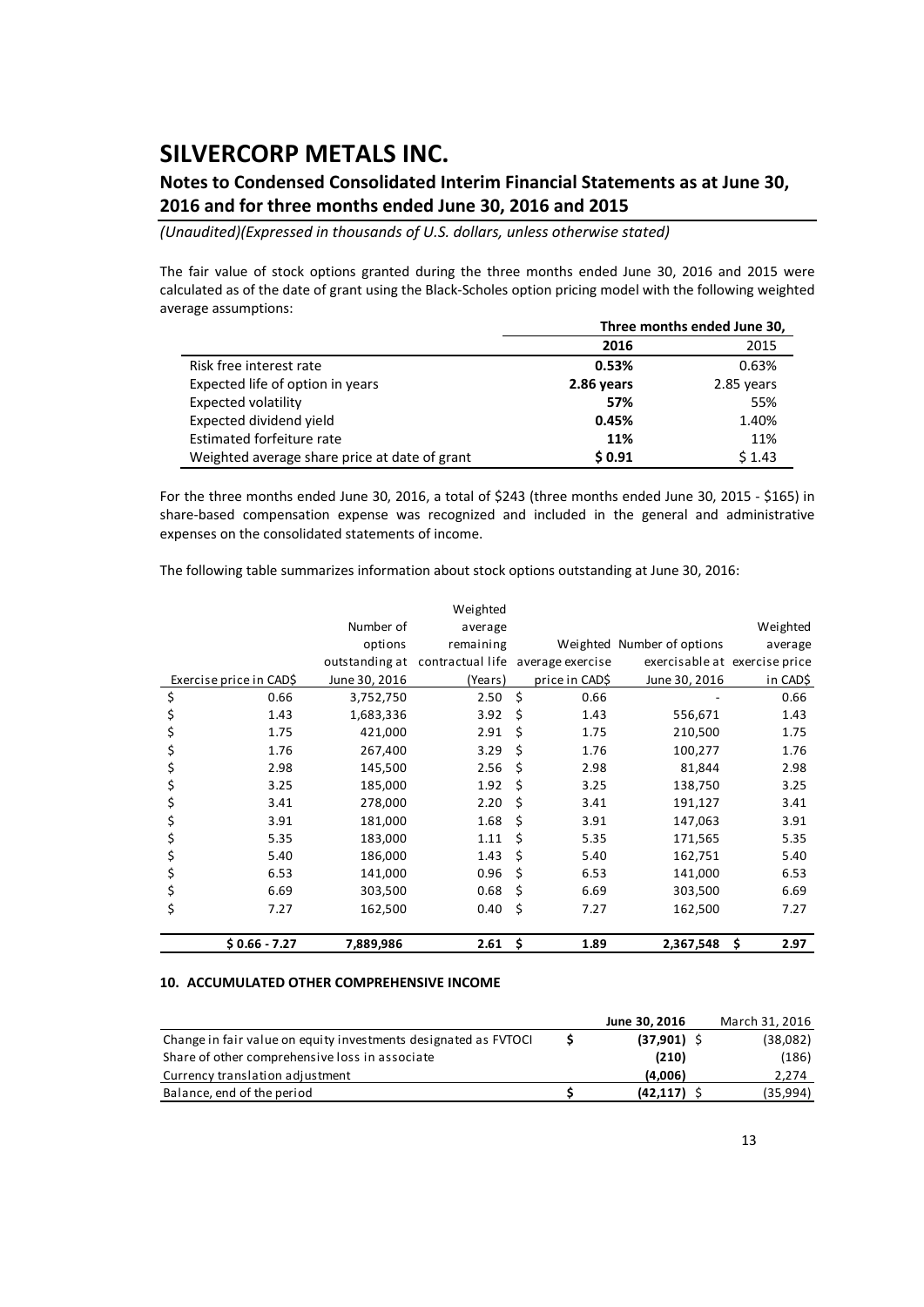### **Notes to Condensed Consolidated Interim Financial Statements as at June 30, 2016 and for three months ended June 30, 2016 and 2015**

*(Unaudited)(Expressed in thousands of U.S. dollars, unless otherwise stated)*

The unrealized loss on equity investments designated as FVTOCI, share of other comprehensive loss in associate and currency translation adjustment are net of tax of \$nil for all periods presented.

#### **11. NON‐CONTROLLING INTERESTS**

The continuity of non-controlling interests is summarized as follows:

|                                            |    | Henan    | Henan  |          | Guangdong      |          |   |          |
|--------------------------------------------|----|----------|--------|----------|----------------|----------|---|----------|
|                                            |    | Found    | Huawei | Yunxiang | Found          | SX Gold  |   | Total    |
| Balance, April 1, 2015                     | Ś. | 49,924   | 5,307  | 4,713 \$ | (3,066)        | (3, 244) |   | 53,634   |
| Share of net income (loss)                 |    | 4,365    | (66)   | (354)    | (48)           | (294)    |   | 3,603    |
| Share of other comprehensive (loss) income |    | (1, 411) | (631)  | (162)    | 32             | 390      |   | (1,782)  |
| Distributions                              |    | (1, 282) | (379)  | ۰        |                | ٠        |   | (1,661)  |
| Disposition upon sale of a subsidiary      |    |          | ٠      |          |                | (773)    |   | (773)    |
| Balance, March 31, 2016                    | ς. | 51,596   | 4,231  | 4,197 \$ | (3,082)<br>- S | (3,921)  | S | 53,021   |
| Share of net income (loss)                 |    | 1,892    | 11     | (47)     | (2)            | (8)      |   | 1,846    |
| Share of other comprehensive (loss) income |    | (1, 163) | (142)  | (103)    | 24             | 22       |   | (1, 362) |
| <b>Balance, June 30, 2016</b>              |    | 52,325   | 4,100  | 4,047    | $(3,060)$ \$   | (3,907)  |   | 53,505   |

As at June 30, 2016, non‐controlling interests in Henan Found, Henan Huawei, Yunxiang, Guangdong Found and SX Gold were 22.5%, 20%, 30%, 5% and 22.5%, respectively.

#### **12. RELATED PARTY TRANSACTIONS**

Related party transactions not disclosed elsewhere in the consolidated financial statements are as follows:

| Due from related parties             | <b>June 30, 2016</b> March 31, 2016 |     |
|--------------------------------------|-------------------------------------|-----|
| NUX (a)                              |                                     |     |
| Henan Non-ferrous Geology Bureau (b) |                                     | 90  |
|                                      |                                     | 103 |
|                                      |                                     |     |

| Due to related parties       | <b>June 30. 2016</b> March 31, 2016 |  |
|------------------------------|-------------------------------------|--|
| Parkside Management Ltd. (c) |                                     |  |

- (a) According to a services and administrative costs reallocation agreement between the Company and NUX, the Company recovers costs for services rendered to NUX and expenses incurred on behalf of NUX. During the three months ended June 30, 2016, the Company recovered \$38 (three months ended June 30, 2015 ‐ \$50) from NUX for services rendered and expenses incurred on behalf of NUX. The costs recovered from NUX were recorded as a direct reduction of general and administrative expenses on the consolidated statements of income.
- (b) Henan Non‐ferrous Geology Bureau ("Henan Geology Bureau") is the 22.5% equity interest holder of Henan Found.
- (c) Parkside Management Limited is a private consulting services company controlled by a director of the Company. For the three months ended June 30, 2016 and 2015, the Company did not pay any consulting fees to Parkside Management Ltd.. The \$179 consulting fee accrued at March 31, 2016 was reversed during the period.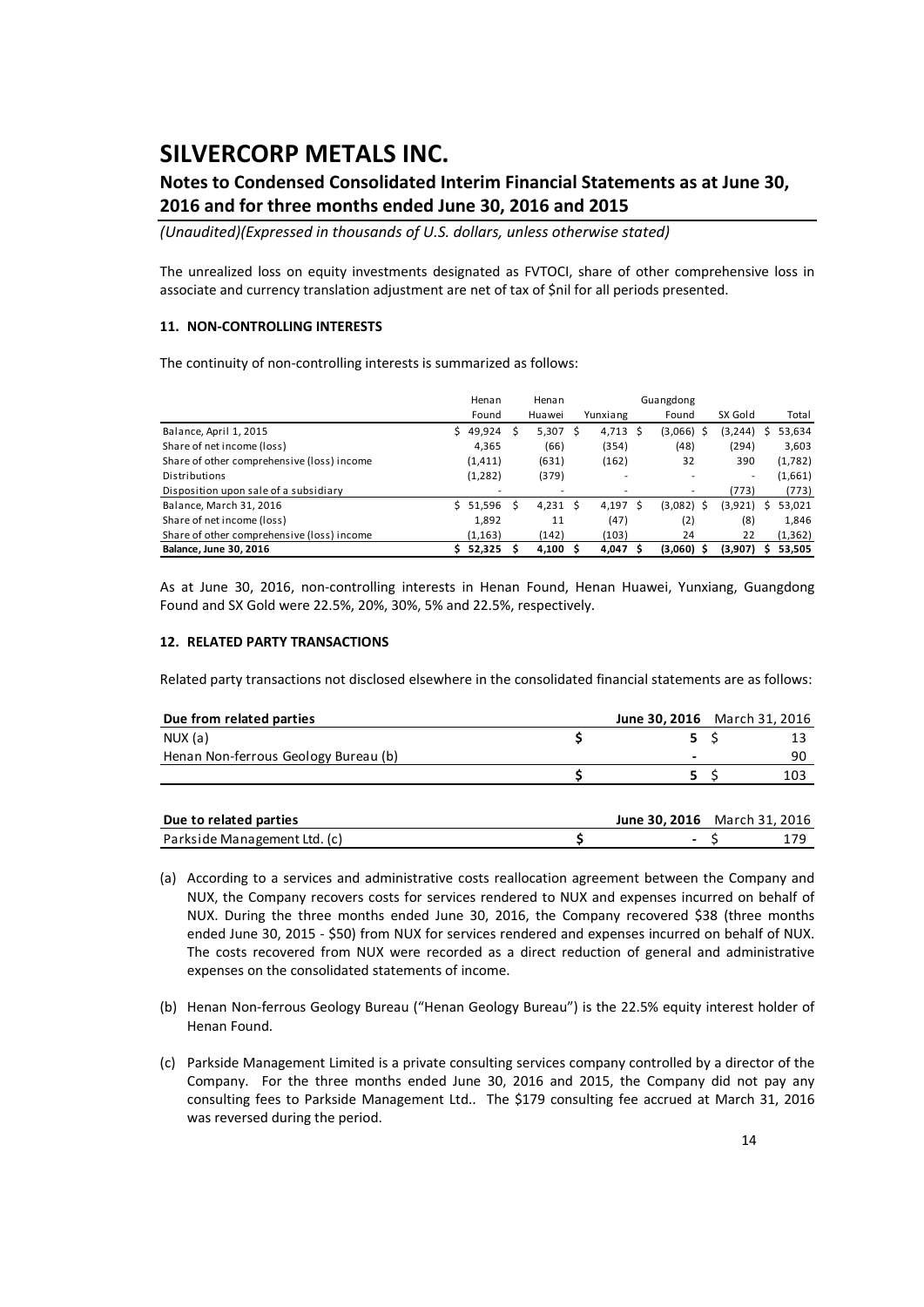### **Notes to Condensed Consolidated Interim Financial Statements as at June 30, 2016 and for three months ended June 30, 2016 and 2015**

*(Unaudited)(Expressed in thousands of U.S. dollars, unless otherwise stated)*

(d) The Company rents a Beijing office from a relative of a director and officer of the Company for \$21 (RMB ¥130,746) per month. For the three months ended June 30, 2016, total rents were \$63 (three months ended June 30, 2015 ‐ \$63).

Transactions with related parties are made on terms agreed upon by the two parties. The balances with related parties are unsecured, non‐interest bearing, and due on demand.

#### **13. COST OF SALES**

Cost of sales consists of:

|                                          | Three months ended June 30, |        |  |        |
|------------------------------------------|-----------------------------|--------|--|--------|
|                                          |                             | 2016   |  | 2015   |
| Cash cost                                |                             | 14.564 |  | 16,210 |
| Depreciation, amortization and depletion |                             | 4.963  |  | 4,554  |
| Cost of sales                            |                             | 19.527 |  | 20,764 |

#### **14. GENERAL AND ADMINISTRATIVE**

General and administrative expenses consist of:

|                                    |       | Three months ended June 30, |
|------------------------------------|-------|-----------------------------|
| <b>General and administrative</b>  | 2016  | 2015                        |
| Office and administrative expenses | 1.420 | 2,002                       |
| Amortization and depreciation      | 357   | 423                         |
| Salaries and benefits              | 1,619 | 1,854                       |
| Share-based compensation           | 243   | 165                         |
| Professional fees                  | 746   | 900                         |
|                                    | 4.385 | 5.344                       |

#### **15. GOVERNMENT FEES AND OTHER TAXES**

Government fees and other taxes consist of:

|                 | Three months ended June 30, |      |  |  |
|-----------------|-----------------------------|------|--|--|
|                 | 2016                        | 2015 |  |  |
| Government fees | 1.054                       | 629  |  |  |
| Other taxes     | 641                         | 720  |  |  |
|                 | 1.695                       | 349ء |  |  |

Government fees include mineral resource compensation fees and environmental protection fees paid to the state and local Chinese government. Other taxes were composed of surtax on value-added tax, land usage levy, stamp duty and other miscellaneous levies, duties and taxes imposed by the state and local Chinese government.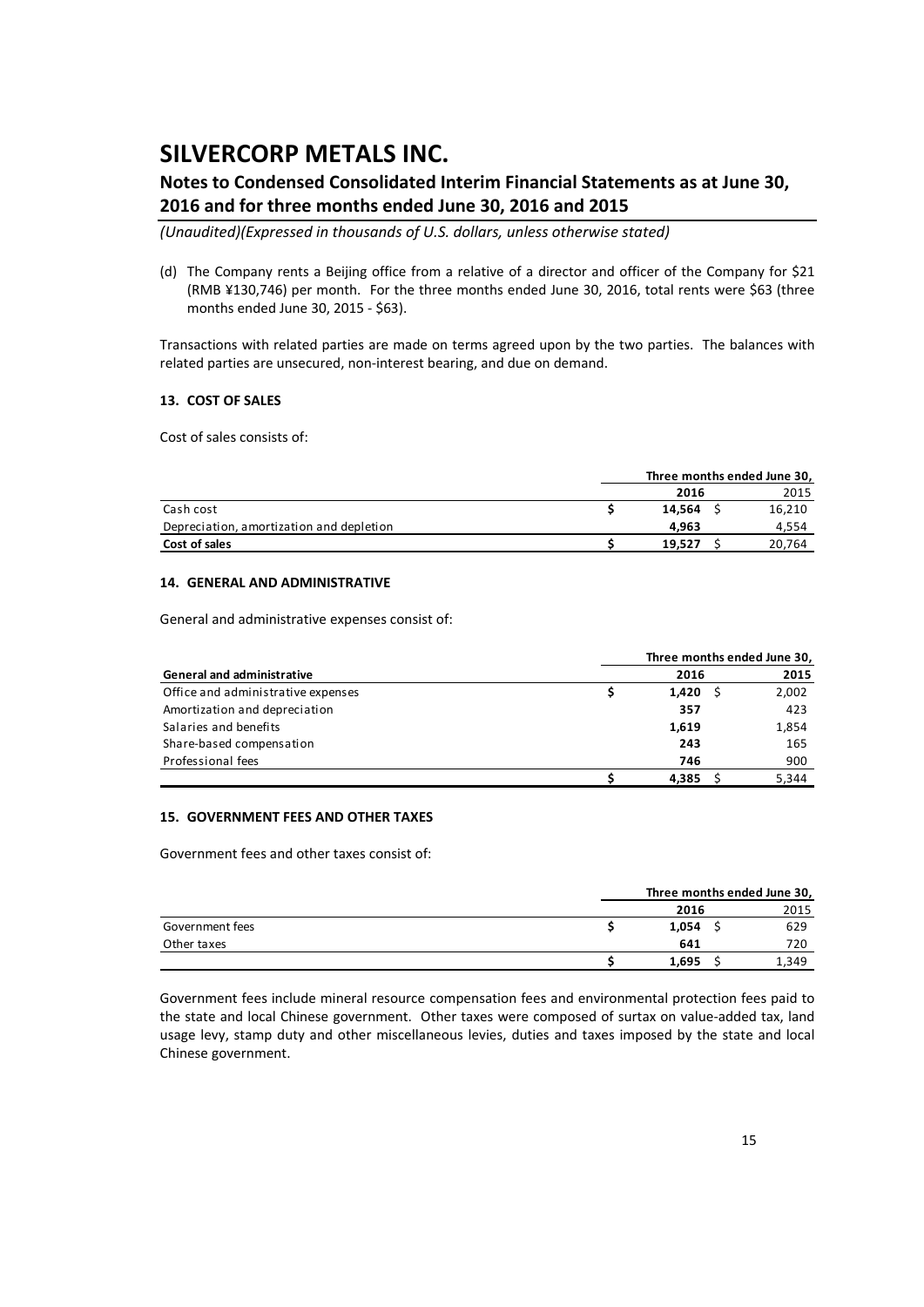### **Notes to Condensed Consolidated Interim Financial Statements as at June 30, 2016 and for three months ended June 30, 2016 and 2015**

*(Unaudited)(Expressed in thousands of U.S. dollars, unless otherwise stated)*

#### **16. FINANCE ITEMS**

Finance items consist of:

|                                        |  |                   |                             | Three months ended June 30, |
|----------------------------------------|--|-------------------|-----------------------------|-----------------------------|
| <b>Finance income</b>                  |  | 2016              |                             | 2015                        |
| Interest income                        |  | 431 $\frac{1}{2}$ |                             | 277                         |
|                                        |  |                   | Three months ended June 30, |                             |
| <b>Finance costs</b>                   |  | 2016              |                             | 2015                        |
| Interest on mine right fee             |  | 108               | -S                          | 208                         |
| Interest on bank loan                  |  | 51                |                             |                             |
| Unwinding of discount of environmental |  |                   |                             |                             |
| rehabilitation provision               |  | 105               |                             | 124                         |
|                                        |  | 264               |                             | 332                         |

#### **17. INCOME TAX**

The significant components of income tax expense are as follows:

|                    | Three months ended June 30, |      |
|--------------------|-----------------------------|------|
| Income tax expense | 2016                        | 2015 |
| Current            | 712                         | 219  |
| Deferred           | 2.088                       | 36   |
|                    | 2.800                       | 255  |

#### **18. FINANCIAL INSTRUMENTS**

The Company manages its exposure to financial risks, including liquidity risk, foreign exchange risk, interest rate risk, credit risk and equity price risk in accordance with its risk management framework. The Company's Board of Directors has overall responsibility for the establishment and oversight of the Company's risk management framework and reviews the Company's policies on an ongoing basis.

#### *(a) Fair value*

The Company classifies its fair value measurements within a fair value hierarchy, which reflects the significance of the inputs used in making the measurements as defined in IFRS 7, Financial Instruments: Disclosures ("IFRS 7").

Level 1 – Unadjusted quoted prices at the measurement date for identical assets or liabilities in active markets.

Level 2 – Observable inputs other than quoted prices included in Level 1, such as quoted prices for similar assets and liabilities in active markets; quoted prices for identical or similar assets and liabilities in markets that are not active; or other inputs that are observable or can be corroborated by observable market data.

Level 3 – Unobservable inputs which are supported by little or no market activity.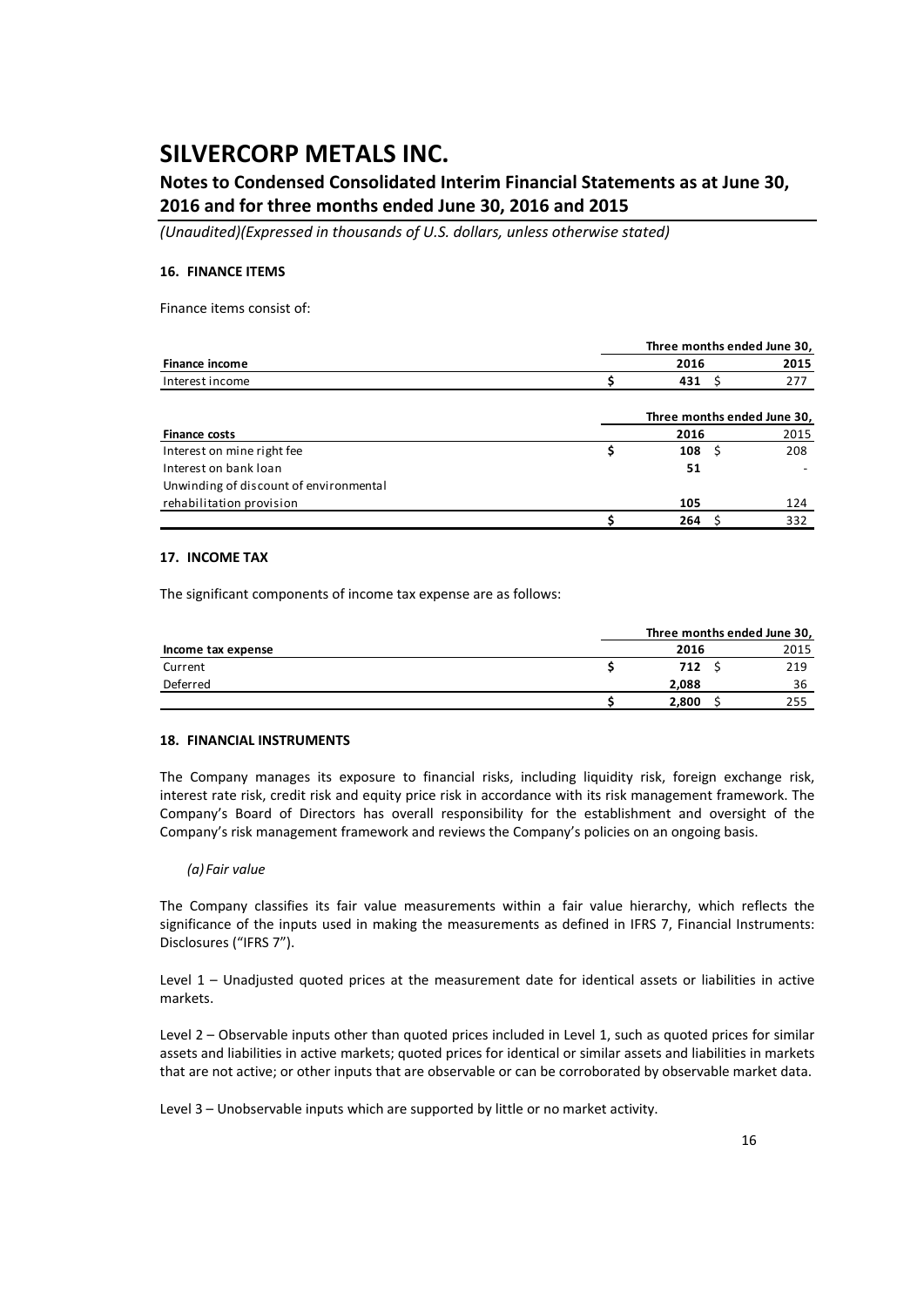### **Notes to Condensed Consolidated Interim Financial Statements as at June 30, 2016 and for three months ended June 30, 2016 and 2015**

*(Unaudited)(Expressed in thousands of U.S. dollars, unless otherwise stated)*

The following tables set forth the Company's financial assets and liabilities that are measured at fair value level on a recurring basis within the fair value hierarchy at June 30, 2016 and March 31, 2016 that are not otherwise disclosed. As required by IFRS 7, assets and liabilities are classified in their entirety based on the lowest level of input that is significant to the fair value measurement.

|                                                   | Fair value as at June 30, 2016 |                          |  |         |      |                          |                          |  |  |  |  |  |
|---------------------------------------------------|--------------------------------|--------------------------|--|---------|------|--------------------------|--------------------------|--|--|--|--|--|
| <b>Recurring measurements</b>                     |                                | Level 1                  |  | Level 2 |      | Level 3                  | Total                    |  |  |  |  |  |
| <b>Financial assets</b>                           |                                |                          |  |         |      |                          |                          |  |  |  |  |  |
| Cash and cash equivalents                         |                                | $49.602 \quad S$         |  |         | $-S$ | - S                      | 49.602                   |  |  |  |  |  |
| Common shares of publicly traded companies        |                                | 466                      |  |         |      | $\overline{\phantom{0}}$ | 466                      |  |  |  |  |  |
| Luoyang Yongning Smelting Co. Ltd. <sup>(1)</sup> |                                | $\overline{\phantom{0}}$ |  |         |      |                          |                          |  |  |  |  |  |
| Jinduicheng Xise (Canada) Co. Ltd. <sup>(1)</sup> |                                | $\,$                     |  |         |      | $\,$                     | $\overline{\phantom{0}}$ |  |  |  |  |  |

 $\overline{^{(1)}}$  Level 3 financial instruments

|                                                   | Fair value as at March 31, 2016 |                          |  |         |      |         |        |  |  |  |  |  |  |
|---------------------------------------------------|---------------------------------|--------------------------|--|---------|------|---------|--------|--|--|--|--|--|--|
| <b>Recurring measurements</b>                     |                                 | Level 1                  |  | Level 2 |      | Level 3 | Total  |  |  |  |  |  |  |
| <b>Financial assets</b>                           |                                 |                          |  |         |      |         |        |  |  |  |  |  |  |
| Cash and cash equivalents                         |                                 | 41.963 S                 |  |         | $-S$ | $-S$    | 41.963 |  |  |  |  |  |  |
| Common shares of publicly traded companies        |                                 | 287                      |  |         |      |         | 287    |  |  |  |  |  |  |
| Luoyang Yongning Smelting Co. Ltd. <sup>(1)</sup> |                                 | ٠                        |  |         |      |         |        |  |  |  |  |  |  |
| Jinduicheng Xise (Canada) Co. Ltd. <sup>(1)</sup> |                                 | $\overline{\phantom{0}}$ |  |         |      |         |        |  |  |  |  |  |  |

 $<sup>(1)</sup>$  Level 3 financial instruments</sup>

Fair value of the other financial instruments excluded from the table above approximates their carrying amount as of June 30, 2016 and March 31, 2016, respectively.

#### *(b) Liquidity risk*

Liquidity risk is the risk that the Company will not be able to meet its short term business requirements. The Company has in place a planning and budgeting process to help determine the funds required to support the Company's normal operating requirements on an ongoing basis and its expansion plans.

In the normal course of business, the Company enters into contracts that give rise to commitments for future minimum payments. The following summarizes the remaining contractual maturities of the Company's financial liabilities.

|                                          | June 30, 2016 |                                         |  |                          |  |        |  |        |  |  |  |  |
|------------------------------------------|---------------|-----------------------------------------|--|--------------------------|--|--------|--|--------|--|--|--|--|
|                                          |               | Within a year<br>4-5 years<br>2-3 vears |  |                          |  |        |  |        |  |  |  |  |
| Mine right fee payable                   |               | 3.895                                   |  | 5.687                    |  | $\sim$ |  | 9,582  |  |  |  |  |
| Bank loan                                |               | 4.518                                   |  | $\overline{\phantom{a}}$ |  |        |  | 4,518  |  |  |  |  |
| Accounts payable and accrued liabilities |               | 30.539                                  |  | $\overline{\phantom{a}}$ |  |        |  | 30,539 |  |  |  |  |
|                                          |               | 38,952                                  |  | 5,687                    |  | ٠      |  | 44.639 |  |  |  |  |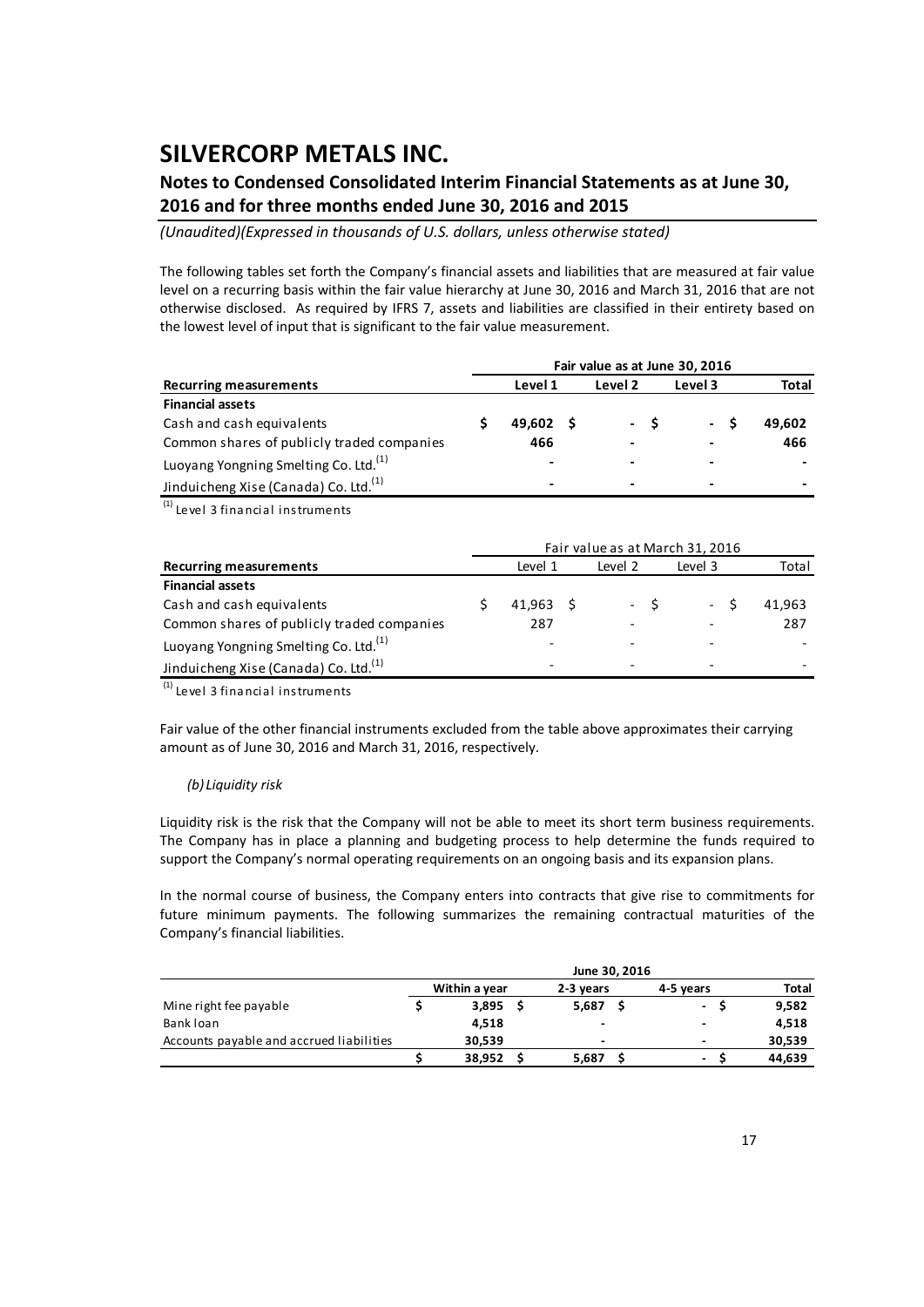### **Notes to Condensed Consolidated Interim Financial Statements as at June 30, 2016 and for three months ended June 30, 2016 and 2015**

*(Unaudited)(Expressed in thousands of U.S. dollars, unless otherwise stated)*

#### *(c) Foreign exchange risk*

The Company reports its financial statements in US dollars. The functional currency of the head office, Canadian subsidiaries and all intermediate holding companies is CAD and the functional currency of all Chinese subsidiaries is RMB. The Company is exposed to foreign exchange risk when the Company undertakes transactions and holds assets and liabilities in currencies other than its functional currencies.

The Company currently does not engage in foreign exchange currency hedging. The Company's exposure to currency risk affect net income is summarized as follow:

|                                              | June 30, 2016 | March 31, 2016 |
|----------------------------------------------|---------------|----------------|
| Financial assets denominated in U.S. Dollars | 23,920        | 24.968         |
| Financial assets denominated in Chinese RMB  | 47.795        | 35,521         |

As at June 30, 2016, with other variables unchanged, a 10% strengthening (weakening) of the RMB against the CAD would have increased (decreased) net income by approximately \$0.1 million.

As at June 30, 2016, with other variables unchanged, a 10% strengthening (weakening) of the CAD against the USD would have decreased (increased) net income by approximately \$2.4 million.

#### *(d)Interest rate risk*

The Company is exposed to interest rate risk on its cash equivalents, short term investments, bank loan and outstanding mine right fee payable. As at June 30, 2016, all of its interest-bearing cash equivalents and short term investments earn interest at market rates that are fixed to maturity or at variable interest rate with terms of less than one year. The Company monitors its exposure to changes in interest rates on cash equivalents and short term investments. Due to the short term nature of the financial instruments, fluctuations in interest rates would not have a significant impact on the Company's after-tax net income.

The outstanding mine right fee payable is subject to a floating interest rate based on the prevailing prime interest rate in China. The outstanding bank loan is subject to a fixed interest rate of 4.35%. The Company monitors its exposure to interest rates and does not believe there is significant interest rate risk as the Chinese central bank has maintained stable interest rates to ensure economic stability, with less than 1% fluctuation in base interest rate in the last five years.

#### *(e) Credit risk*

Credit risk is the risk that one party to a financial instrument will fail to discharge an obligation and cause the other party to incur a financial loss. The Company is exposed to credit risk primarily associated to accounts receivable, due from related parties, cash and cash equivalents and short term investments. The carrying amount of assets included on the balance sheet represents the maximum credit exposure.

The Company undertakes credit evaluations on counterparties as necessary and has monitoring processes intended to mitigate credit risks. The Company has trade receivables from time to time from its major customers primarily in China engaged in the mining and milling of base and polymetallic metals. The historical level of customer default is zero and aging of trade receivables are no more than 180 days, and,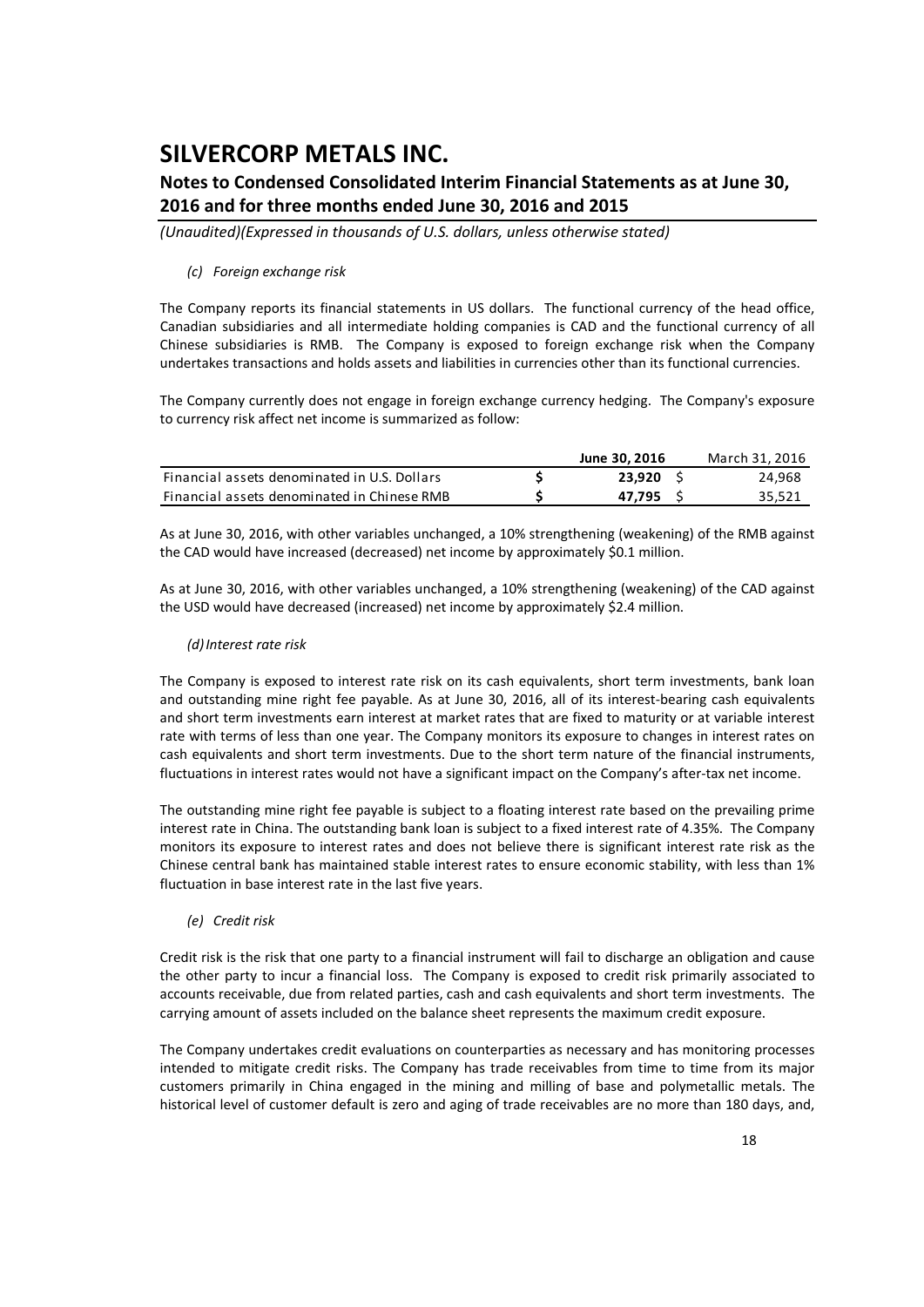### **Notes to Condensed Consolidated Interim Financial Statements as at June 30, 2016 and for three months ended June 30, 2016 and 2015**

*(Unaudited)(Expressed in thousands of U.S. dollars, unless otherwise stated)*

as a result, the credit risk associated with trade receivables from customers as at June 30, 2016 is considered to be immaterial. There were no amounts in receivables which were past due at June 30, 2016 (at March 31, 2016 ‐ \$nil) for which no provision is recognized.

#### *(f) Equity price risk*

The Company holds certain marketable securities that will fluctuate in value as a result of trading on Canadian financial markets. As the Company's marketable securities holding are mainly in mining companies, the value will also fluctuate based on commodity prices. Based upon the Company's portfolio at June 30, 2016, a 10% increase (decrease) in the market price of the securities held, ignoring any foreign currency effects would have resulted in an increase (decrease) to comprehensive income of approximately \$0.3 million.

#### **19. SEGMENTED INFORMATION**

The Company's reportable operating segments are components of the Company where separate financial information is available that is evaluated regularly by the Company's Chief Executive Officer who is the Chief Operating Decision Maker ("CODM"). The operational segments are determined based on the Company's management and internal reporting structure. Operating segments are summarized as follows:

| <b>Operational Segments</b> | Subsidiaries Included in the Segment               | Properties Included in the Segment |
|-----------------------------|----------------------------------------------------|------------------------------------|
| <b>Mining</b>               |                                                    |                                    |
| Henan Luoning               | Henan Found and Henan Huawei                       | Ying Mining District               |
| Hunan                       | Yunxiang                                           | <b>BYP</b>                         |
| Guangdong                   | <b>Guangdong Found</b>                             | GC                                 |
| Other                       | SX Gold and 0875786 B.C. Ltd.                      | <b>XHP</b>                         |
| Administrative              |                                                    |                                    |
| Vancouver                   | Silvercorp Metals Inc. and BVI's holding companies | <b>RZY</b>                         |
| Beijing                     | Silvercorp Metals (China) Inc.                     |                                    |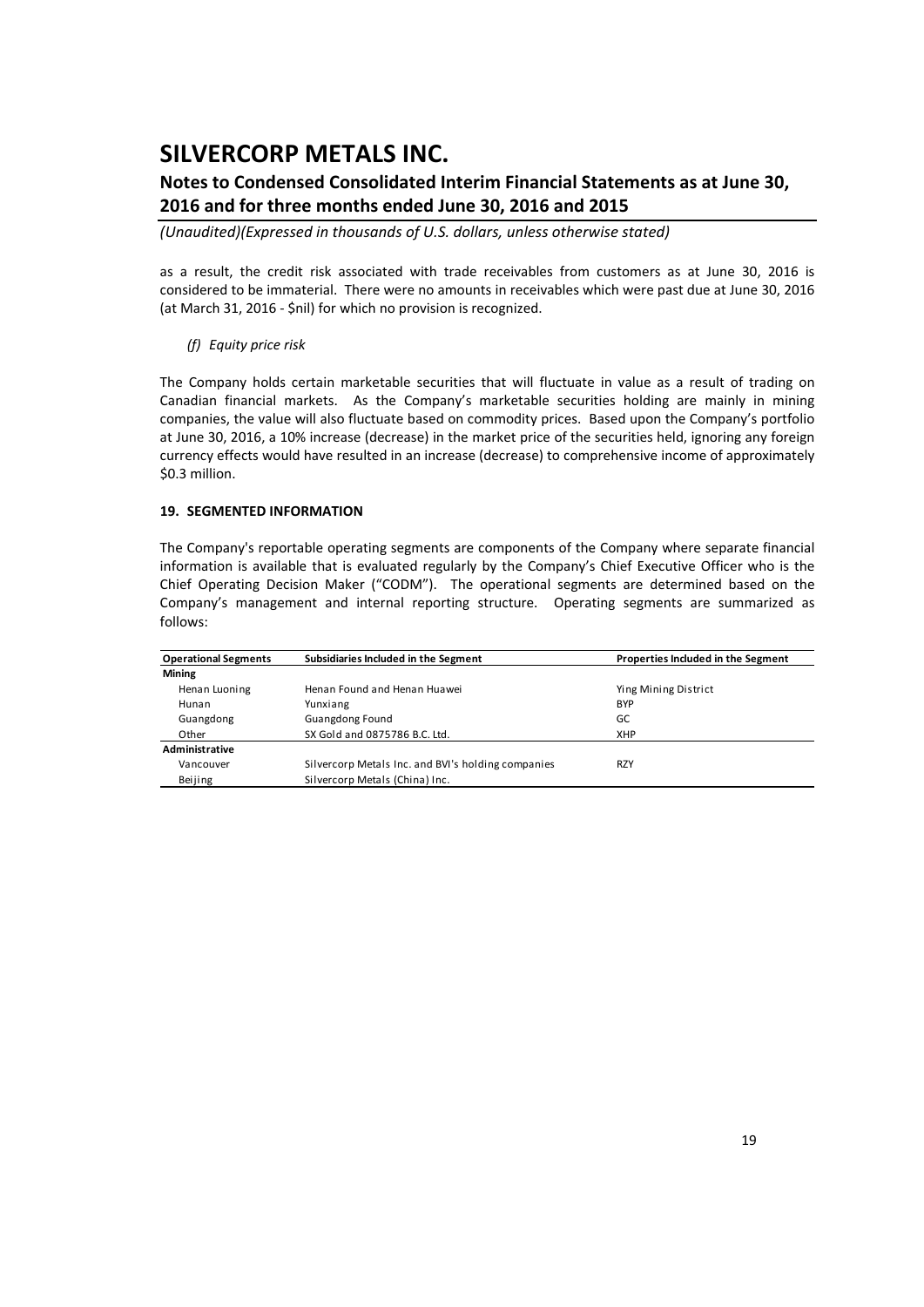### **Notes to Condensed Consolidated Interim Financial Statements as at June 30, 2016 and for three months ended June 30, 2016 and 2015**

*(Unaudited)(Expressed in thousands of U.S. dollars, unless otherwise stated)*

(a) Segmented information for assets and liabilities are as follows:

|                                     |                  |           |     |        |        | June 30, 2016 |     |                          |                |       |           |        |    |         |
|-------------------------------------|------------------|-----------|-----|--------|--------|---------------|-----|--------------------------|----------------|-------|-----------|--------|----|---------|
|                                     |                  |           |     |        | Mining |               |     |                          | Administrative |       |           |        |    |         |
| <b>Balance sheet items:</b>         | Henan<br>Luoning |           |     | Hunan  |        | Guangdong     |     | Other                    | <b>Beijing</b> |       | Vancouver |        |    | Total   |
| <b>Current assets</b>               | \$               | 46,802    | Ŝ   | 2,032  | \$     | 6,195         | Ŝ.  | 538                      | \$             | 314   | \$.       | 33,509 | \$ | 89,390  |
| Plant and equipment                 |                  | 45,199    |     | 5,218  |        | 16,952        |     | ٠                        |                | 1,190 |           | 107    |    | 68,666  |
| Mineral rights and properties       |                  | 173,512   |     | 7,208  |        | 30,664        |     |                          |                | -     |           |        |    | 211,384 |
| Investment in an associate          |                  | ٠         |     |        |        | -             |     |                          |                |       |           | 3,117  |    | 3,117   |
| Other investments                   |                  |           |     |        |        |               |     |                          |                | ٠     |           | 466    |    | 466     |
| <b>Raclamation deposits</b>         |                  | 2,454     |     |        |        | 150           |     |                          |                |       |           | 8      |    | 2,612   |
| Long-term prepaids and deposits     |                  | 708       |     | 99     |        | 691           |     | 96                       |                |       |           |        |    | 1,594   |
| <b>Total assets</b>                 | \$               | 268,675   | \$. | 14,557 | \$.    | 54,652        | \$. | 634                      | \$             | 1,504 | \$        | 37,207 | Ŝ  | 377,229 |
| <b>Current liabilities</b>          | \$               | 31,784 \$ |     | 1,485  | \$     | 8,431         | \$. | 3,152                    | \$             | 166   | Ŝ.        | 1,879  | \$ | 46,897  |
| Mine right fee payable              |                  | 5,687     |     |        |        | -             |     | $\overline{\phantom{a}}$ |                |       |           |        |    | 5,687   |
| Deferred income tax liabilities     |                  | 23,770    |     | 818    |        | ٠             |     |                          |                |       |           |        |    | 24,588  |
| <b>Environmental rehabilitation</b> |                  | 11,788    |     | 1,033  |        | 882           |     | 302                      |                |       |           |        |    | 14,005  |
| <b>Total liabilities</b>            | Ś                | 73,029    | s   | 3,336  | Ś      | 9,313         | \$. | 3,454                    | \$             | 166   | Ŝ         | 1,879  | Ś  | 91,177  |

|                                 |    |              |      |                          |                     | March 31, 2016 |    |       |                |                          |      |           |    |         |
|---------------------------------|----|--------------|------|--------------------------|---------------------|----------------|----|-------|----------------|--------------------------|------|-----------|----|---------|
|                                 |    |              |      |                          | Mining              |                |    |       | Administrative |                          |      |           |    |         |
|                                 |    | Henan        |      |                          |                     |                |    |       |                |                          |      |           |    | Total   |
| Balance sheet items:            |    | Luoning      |      | Hunan                    |                     | Guangdong      |    | Other |                | Beijing                  |      | Vancouver |    |         |
| Current assets                  | \$ | 34,277 \$    |      | $2,399$ \$               |                     | $5,310$ \$     |    | 565   | \$             | 287                      | Ŝ.   | 34,479    | \$ | 77,317  |
| Plant and equipment             |    | 46,387       |      | 5,477                    |                     | 17,800         |    |       |                | 1,254                    |      | 127       |    | 71,045  |
| Mineral rights and properties   |    | 176,603      |      | 7,429                    |                     | 31,869         |    |       |                | $\overline{\phantom{a}}$ |      | 179       |    | 216,080 |
| Investment in an associate      |    |              |      | ٠                        |                     |                |    |       |                | $\overline{\phantom{a}}$ |      | 3,133     |    | 3,133   |
| Other investments               |    |              |      | $\overline{\phantom{a}}$ |                     |                |    |       |                | $\overline{\phantom{a}}$ |      | 287       |    | 287     |
| Raclamation deposits            |    | 2,138        |      |                          |                     | 155            |    |       |                | ٠                        |      | 8         |    | 2,301   |
| Long-term prepaids and deposits |    | 729          |      | 102                      |                     | 848            |    | 177   |                |                          |      |           |    | 1,856   |
| Total assets                    | Ś  | $260,134$ \$ |      | 15,407                   | Ŝ.                  | 55,982         | Ŝ. | 742   | Ś.             | 1,541                    | - \$ | 38,213    | Ś  | 372,019 |
| Current liabilities             | Ś  | 26,506       | - \$ | 1,690                    | $\ddot{\mathsf{S}}$ | 8,511          | Ŝ. | 3,619 | Ś.             | 134                      | Ŝ.   | 1,652     | Ś  | 42,112  |
| Mine right fee payable          |    | 5,796        |      |                          |                     |                |    |       |                |                          |      |           |    | 5,796   |
| Deferred income tax liabilities |    | 22,286       |      | 938                      |                     |                |    |       |                |                          |      |           |    | 23,224  |
| Environmental rehabilitation    |    | 12,060       |      | 1,057                    |                     | 902            |    | 309   |                |                          |      |           |    | 14,328  |
| <b>Total liabilities</b>        |    | 66,648       | Ŝ    | 3,685                    | S                   | 9,413          | S  | 3,928 | S              | 134                      | Ŝ.   | 1,652     |    | 85,460  |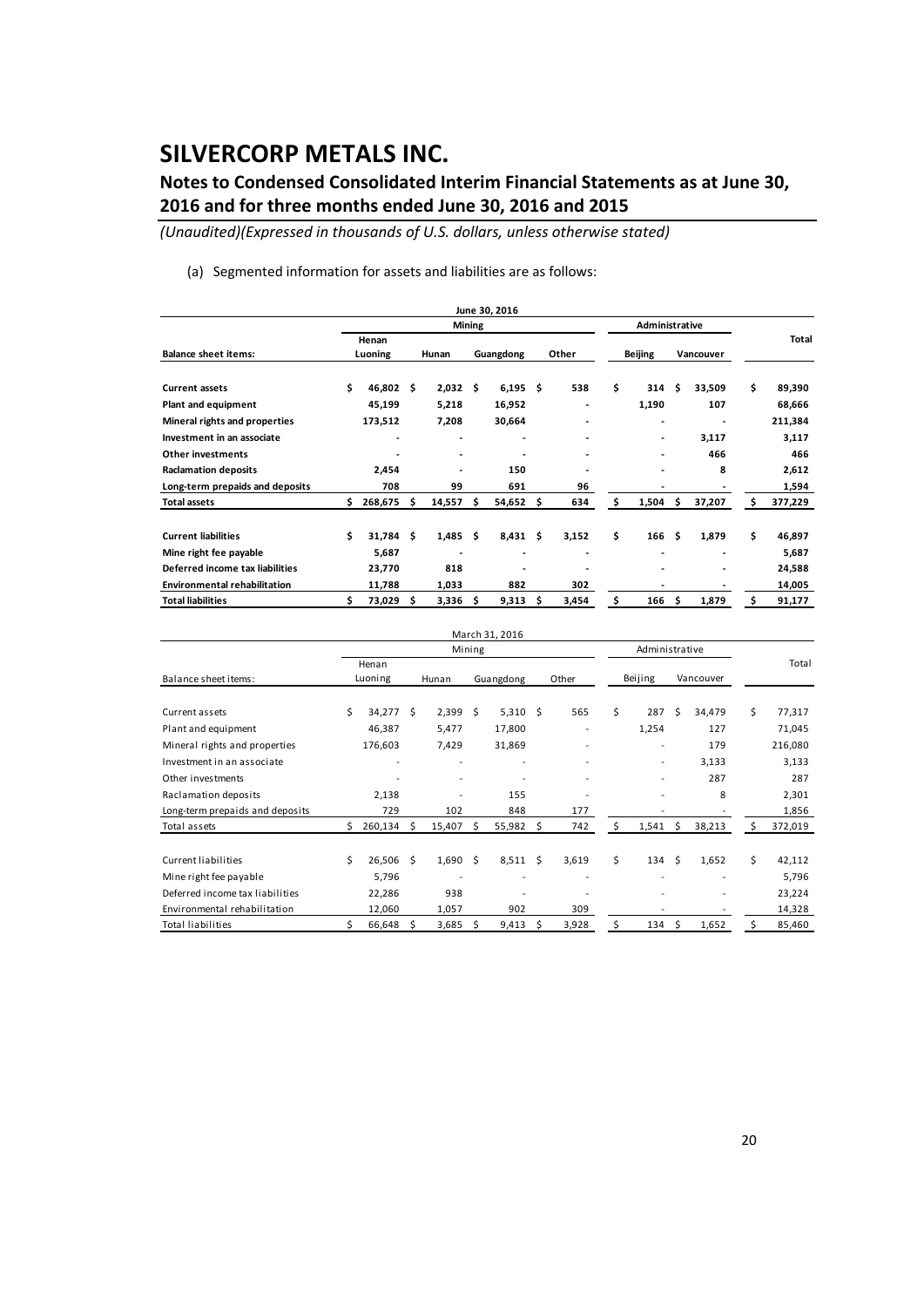### **Notes to Condensed Consolidated Interim Financial Statements as at June 30, 2016 and for three months ended June 30, 2016 and 2015**

*(Unaudited)(Expressed in thousands of U.S. dollars, unless otherwise stated)*

(b) Segmented information for operating results are as follows:

|                                      |                   |    |                |               | Three months ended June 30, 2016 |     |       |                |            |    |           |    |          |
|--------------------------------------|-------------------|----|----------------|---------------|----------------------------------|-----|-------|----------------|------------|----|-----------|----|----------|
|                                      |                   |    |                | <b>Mining</b> |                                  |     |       | Administrative |            |    |           |    |          |
| <b>Statement of operations:</b>      | Henan<br>Luoning  |    | $H$ unan $(1)$ |               | Guangdong                        |     | Other |                | Beijing    |    | Vancouver |    | Total    |
| <b>Sales</b>                         | \$<br>$30,672$ \$ |    |                | - \$          | 4,599                            | \$. |       | \$             | $\sim$     | \$ |           | \$ | 35,271   |
| Cost of sales                        | (15, 714)         |    | $\blacksquare$ |               | (3,813)                          |     |       |                |            |    |           |    | (19,527) |
| Gross profit                         | 14,958            |    | ٠              |               | 786                              |     |       |                |            |    |           |    | 15,744   |
| <b>Operating expenses</b>            | (3,339)           |    | (242)          |               | (634)                            |     | (35)  |                | (398)      |    | (1,762)   |    | (6, 410) |
| Impairment loss                      |                   |    | ٠              |               |                                  |     |       |                |            |    | (181)     |    | (181)    |
| <b>Finance items</b>                 | (82)              |    | (8)            |               | 4                                |     | (2)   |                | 75         |    | 180       |    | 167      |
| Income tax (expenses) recovery       | (2,893)           |    | 94             |               |                                  |     |       |                | (1)        |    |           |    | (2,800)  |
| Net income (loss)                    | \$<br>8,644       | \$ | $(156)$ \$     |               | 156                              | \$  | (37)  | \$             | $(324)$ \$ |    | (1,763)   | \$ | 6,520    |
| Attributable to:                     |                   |    |                |               |                                  |     |       |                |            |    |           |    |          |
| <b>Equity holders of the Company</b> | 6,741             |    | (109)          |               | 158                              |     | (29)  |                | (324)      |    | (1,763)   |    | 4,674    |
| Non-controlling interests            | 1,903             |    | (47)           |               | (2)                              |     | (8)   |                |            |    |           |    | 1,846    |
| Net income (loss)                    | 8,644             | s  | (156) \$       |               | 156                              | Ŝ   | (37)  | s              | (324) \$   |    | (1,763)   | s  | 6,520    |

 $\frac{(1)}{(1)}$  Hunan's BYP project was placed on care and maintenance in August 2014;

|                               |                   |                     | Three months ended June 30, 2015 |           |            |       |                          |                |            |           |                          |    |           |
|-------------------------------|-------------------|---------------------|----------------------------------|-----------|------------|-------|--------------------------|----------------|------------|-----------|--------------------------|----|-----------|
|                               |                   |                     | Mining                           |           |            |       |                          | Administrative |            |           |                          |    |           |
| Statement of operations:      | Henan<br>Luoning  | Hunan               |                                  | Guangdong |            | Other |                          | Beijing        |            | Vancouver |                          |    | Total     |
| Sales                         | \$<br>$26,275$ \$ |                     | $\sim$                           | \$        | 5,945      | \$    | $\overline{\phantom{a}}$ | \$             | $\sim$     | \$        | $\overline{\phantom{a}}$ | Ś. | 32,220    |
| Cost of sales                 | (15, 333)         |                     |                                  |           | (5, 431)   |       |                          |                |            |           |                          |    | (20, 764) |
| Gross profit                  | 10,942            |                     |                                  |           | 514        |       | $\overline{a}$           |                |            |           |                          |    | 11,456    |
| Operating expenses            | (3,037)           |                     | (313)                            |           | (633)      |       | (124)                    |                | (538)      |           | (2,730)                  |    | (7, 375)  |
| Finance items                 | (111)             |                     | (9)                              |           | 11         |       | 1                        |                | 103        |           | (50)                     |    | (55)      |
| Income tax expenses           | (183)             |                     | (71)                             |           | ٠          |       |                          |                | (1)        |           |                          |    | (255)     |
| Net income (loss)             | \$<br>$7,611$ \$  |                     | $(393)$ \$                       |           | $(108)$ \$ |       | (123)                    | \$             | $(436)$ \$ |           | (2,780)                  | \$ | 3,771     |
| Attributable to:              |                   |                     |                                  |           |            |       |                          |                |            |           |                          |    |           |
| Equity holders of the Company | 5,876             |                     | (275)                            |           | (57)       |       | (32)                     |                | (436)      |           | (2,780)                  |    | 2,296     |
| Non-controlling interests     | 1,735             |                     | (118)                            |           | (51)       |       | (91)                     |                |            |           |                          |    | 1,475     |
| Net income (loss)             | 7,611             | $\ddot{\mathsf{s}}$ | $(393)$ \$                       |           | $(108)$ \$ |       | (123)                    | \$             | $(436)$ \$ |           | (2,780)                  |    | 3,771     |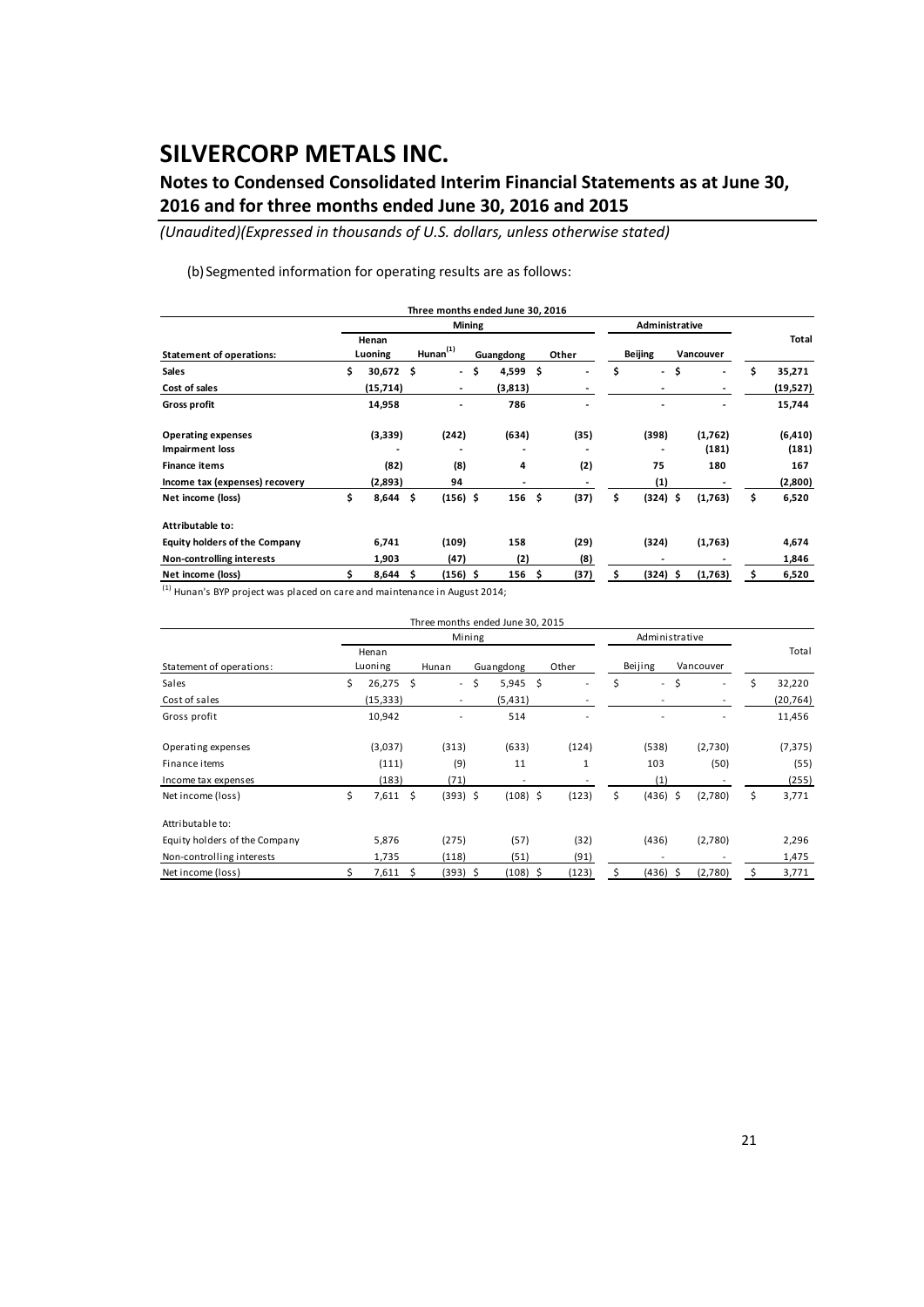### **Notes to Condensed Consolidated Interim Financial Statements as at June 30, 2016 and for three months ended June 30, 2016 and 2015**

*(Unaudited)(Expressed in thousands of U.S. dollars, unless otherwise stated)*

#### (c) Sales by metal

The sales generated for the three months ended June 30, 2016 and 2015 was all earned in China and is comprised of:

|             |                          | Three months ended June 30, 2016 |     |              |  |  |  |  |
|-------------|--------------------------|----------------------------------|-----|--------------|--|--|--|--|
|             | <b>Henan Luoning</b>     | Guangdong                        |     | <b>Total</b> |  |  |  |  |
| Silver (Ag) | 19,366<br>- S            | 1,471                            | - S | 20,837       |  |  |  |  |
| Gold (Au)   | 872                      | ٠                                |     | 872          |  |  |  |  |
| Lead (Pb)   | 9,381                    | 1,112                            |     | 10,493       |  |  |  |  |
| Zinc (Zn)   | 1,053                    | 1,906                            |     | 2,959        |  |  |  |  |
| Other       | $\overline{\phantom{0}}$ | 110                              |     | 110          |  |  |  |  |
|             | 30,672                   | 4,599                            |     | 35,271       |  |  |  |  |

|             | Three months ended June 30, 2015 |  |       |  |        |  |  |  |  |  |  |
|-------------|----------------------------------|--|-------|--|--------|--|--|--|--|--|--|
|             | Henan Luoning<br>Guangdong       |  |       |  |        |  |  |  |  |  |  |
| Silver (Ag) | 15,962                           |  | 1,956 |  | 17,918 |  |  |  |  |  |  |
| Gold (Au)   | 724                              |  | 10    |  | 734    |  |  |  |  |  |  |
| Lead (Pb)   | 8,652                            |  | 1,729 |  | 10,381 |  |  |  |  |  |  |
| Zinc(Zn)    | 937                              |  | 2,076 |  | 3,013  |  |  |  |  |  |  |
| Other       | ٠                                |  | 174   |  | 174    |  |  |  |  |  |  |
|             | 26,275                           |  | 5,945 |  | 32,220 |  |  |  |  |  |  |

#### (d) Major customers

For the three months ended June 30, 2016, three major customers (three months ended June 30, 2015 ‐ four) accounted for 14%, 14% and 50%, (three months ended June 30, 2015 ‐ 12% to 37%) and collectively 78% (three months ended June 30, 2015 ‐ 80%) of the total sales of the Company.

#### **20. COMMITMENTS AND CONTINGENCIES**

Commitments, not disclosed elsewhere in these financial statements, are as follows:

|                  | Total | Less than 1 year | 1-5 years                | After 5 years |
|------------------|-------|------------------|--------------------------|---------------|
| Operating leases | 4.418 | 710              |                          | 531           |
| Commitments      | 6.418 | -                | $\overline{\phantom{0}}$ | 6,418         |

As of June 30, 2016, the Company has two office rental agreements totaling \$4,418 for the next seven years and commitments of \$6,418 related to the GC property. During the three months ended June 30, 2016, the Company incurred rental expenses of \$152 (three months ended June 30, 2015 ‐ \$190), which were included in office and administrative expenses on the consolidated statement of income.

Although the Company has taken steps to verify title to properties in which it has an interest, these procedures do not guarantee the Company's title. Property title may be subject to, among other things, unregistered prior agreements or transfers and may be affected by undetected defects.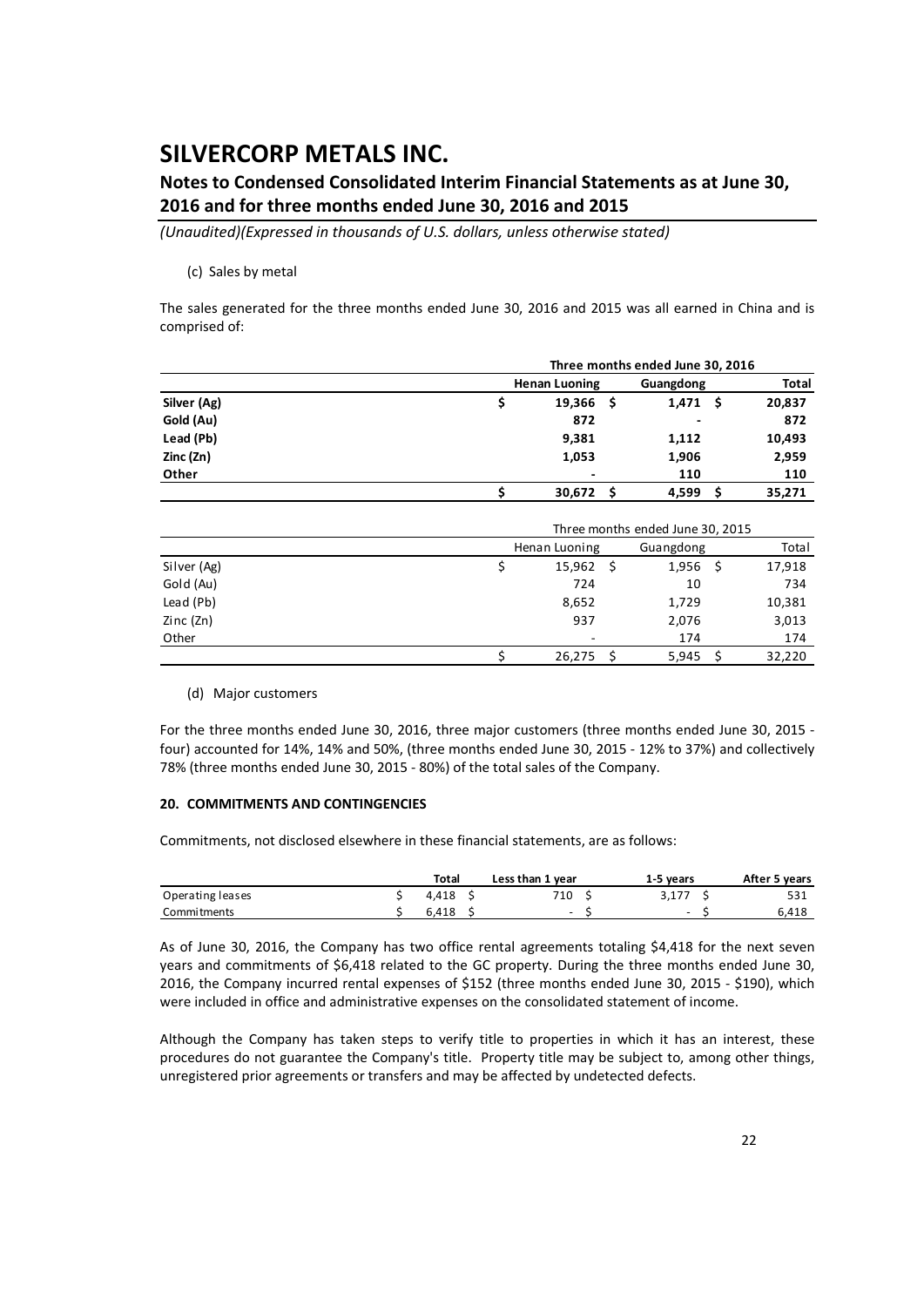### **Notes to Condensed Consolidated Interim Financial Statements as at June 30, 2016 and for three months ended June 30, 2016 and 2015**

*(Unaudited)(Expressed in thousands of U.S. dollars, unless otherwise stated)*

Due to the size, complexity and nature of the Company's operations, the Company is subject to various claims, legal and tax matters arise in the ordinary course of business. Each of these matters is subject to various uncertainties and it is possible that some of these matters may be resolved unfavorably to the Company. The Company accrues for such items when a liability is both probable and the amount can be reasonably estimated.

In assessing loss contingencies related to legal proceedings that are pending against the Company or unasserted claims that may result in such proceedings, the Company and its legal counsel evaluate the perceived merits of any legal proceedings or unasserted claims as well as the perceived merits of the amount of relief sought or expected to be sought. Major legal proceedings against the Company are summarized as follows:

- An action commenced pursuant to the Class Proceedings Act (Ontario) against the Company and certain of its senior officers and expert advisors was initiated in the Ontario Superior Court of Justice on May 21, 2013 relating to claims for misrepresentation, at common law and pursuant to secondary market civil liability provisions under the Securities Act (Ontario) (the "Mask Action"). The lead plaintiff is John Mask and the amount claimed as special damages or general damages, not including claims for costs and interest, is \$80 million or such other sum the court finds appropriate in the event this action is certified and judgment pronounced at trial. Two other class action lawsuits have been filed against the Company and certain of its senior officers and expert advisors in the Ontario Superior Court of Justice pursuant to the Class Proceedings Act (Ontario) on September 11, 2013 and in the British Columbia Supreme Court pursuant to the Class Proceedings Act (British Columbia) on September 9, 2013. The Company understands that, as between the three actions, only the Mask Action is proceeding at this time. The Company believes that there is no merit to the allegations set out in these lawsuits and has retained McCarthy Tétrault LLP as its defense counsel and intends to pursue a vigorous defense. On October 22, 2015 the Ontario Superior Court of Justice denied Mr. Mask leave to proceed with a class action and awarded costs in favour of Silvercorp. Mr. Mask has since filed an appeal with the Court of Appeal for Ontario. No provision has been established for these claims.
- On August 19, 2014 an action was commenced against the Company in the Supreme Court of British Columbia seeking an unspecified amount of damages for a claim of false imprisonment and defamation (the "Huang Action"). To date, the Company has been unsuccessful in its attempts to have the case dismissed. The case is currently scheduled for a 40 day jury trial, commencing January 2017. The Company believes that there is no merit to the allegations and intends to pursue a vigorous defence.
- During the year ended March 31, 2016, an action was initiated by Luoyang Mining Group Co., Ltd. ("Luoyang Mining") against Henan Found seeking payment of \$1.6 million (RMB10.0 million) plus interest related to the acquisition agreements Henan Found entered into in August 2012 to acquire the XHP Mine. The \$1.6 million has been included into the accounts payable and accrued liabilities on the consolidated statements of financial position of the Company. Henan Found did not make the final payment as certain commercial conditions were not fulfilled by Luoyang Mining. In April 2016, Henan Found filed a counter claim in Luoyang People's Court against Luoyang Mining to have the original acquisition agreements nullified and is seeking repayment of the amount paid to date of \$9.7 million (RMB62.8 million) plus compensation of direct loss of \$2.5 million (RMB16.5 million) arising from XHP mine. The carrying value of XHP mine was impaired to \$nil in fiscal year 2015.